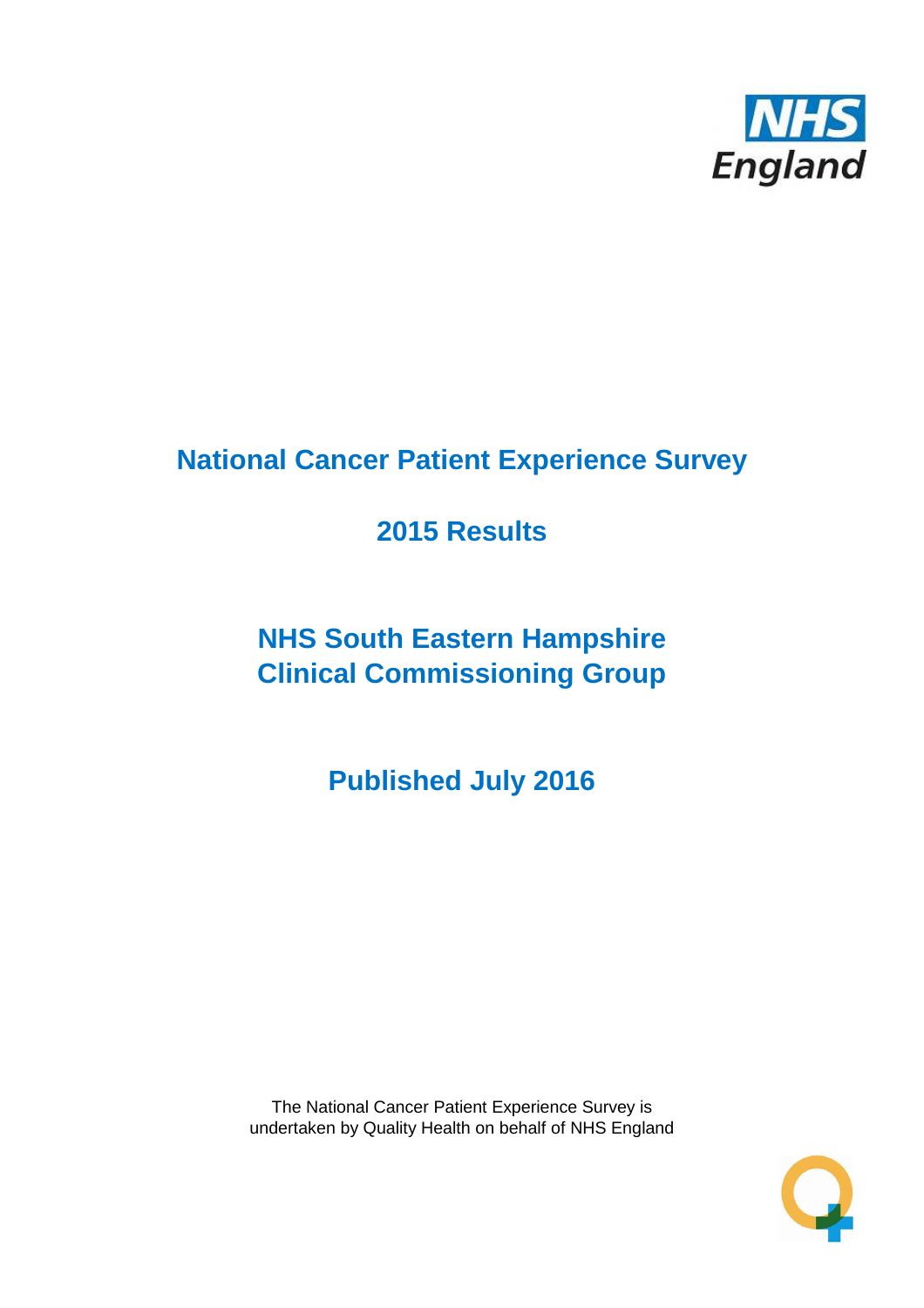### **Introduction**

The National Cancer Patient Experience Survey 2015 is the fifth iteration of the survey first undertaken in 2010. It has been designed to monitor national progress on cancer care; to provide information to drive local quality improvements; to assist commissioners and providers of cancer care; and to inform the work of the various charities and stakeholder groups supporting cancer patients.

The survey was overseen by a national Cancer Patient Experience Advisory Group. This Advisory Group set the principles and objectives of the survey programme and guided questionnaire development.

The survey was commissioned and managed by NHS England. The survey provider, Quality Health, is responsible for designing, running and analysing the survey.

Full national results and other reports are available at www.ncpes.co.uk

Further details on the survey methodology and changes to the 2015 survey can be found in the Annex. Note that a number of significant changes were made to the 2015 survey so caution should be taken in directly comparing data from the 2015 survey to the findings of the previous CPES surveys. No comparisons with previous surveys are presented in this report.

#### **This report**

The report shows how this CCG scored for each question in the survey, compared with national results. It is aimed at helping individual CCGs to understand their performance and identify areas for local improvement.

Note that responses for questions with 1-20 respondents have been suppressed. This is to protect patient confidentiality and because uncertainty around the result is too great.

#### **Data tables**

The data tables presented in this report show the following for each question:

- **Column 1** shows the number of respondents to this question
- **Column 2** shows the unadjusted 2015 score for this CCG
- **Column 3** shows the case-mix adjusted 2015 score for this CCG
- **Column 4** shows the lower limit of the expected range of scores for this CCG (the top of the pale blue section on the Comparability chart - see below)
- **Column 5** shows the upper limit of the expected range of scores for this CCG (the bottom of the dark blue section on the Comparability chart - see below)
- **Column 6** shows the National Average score for this question.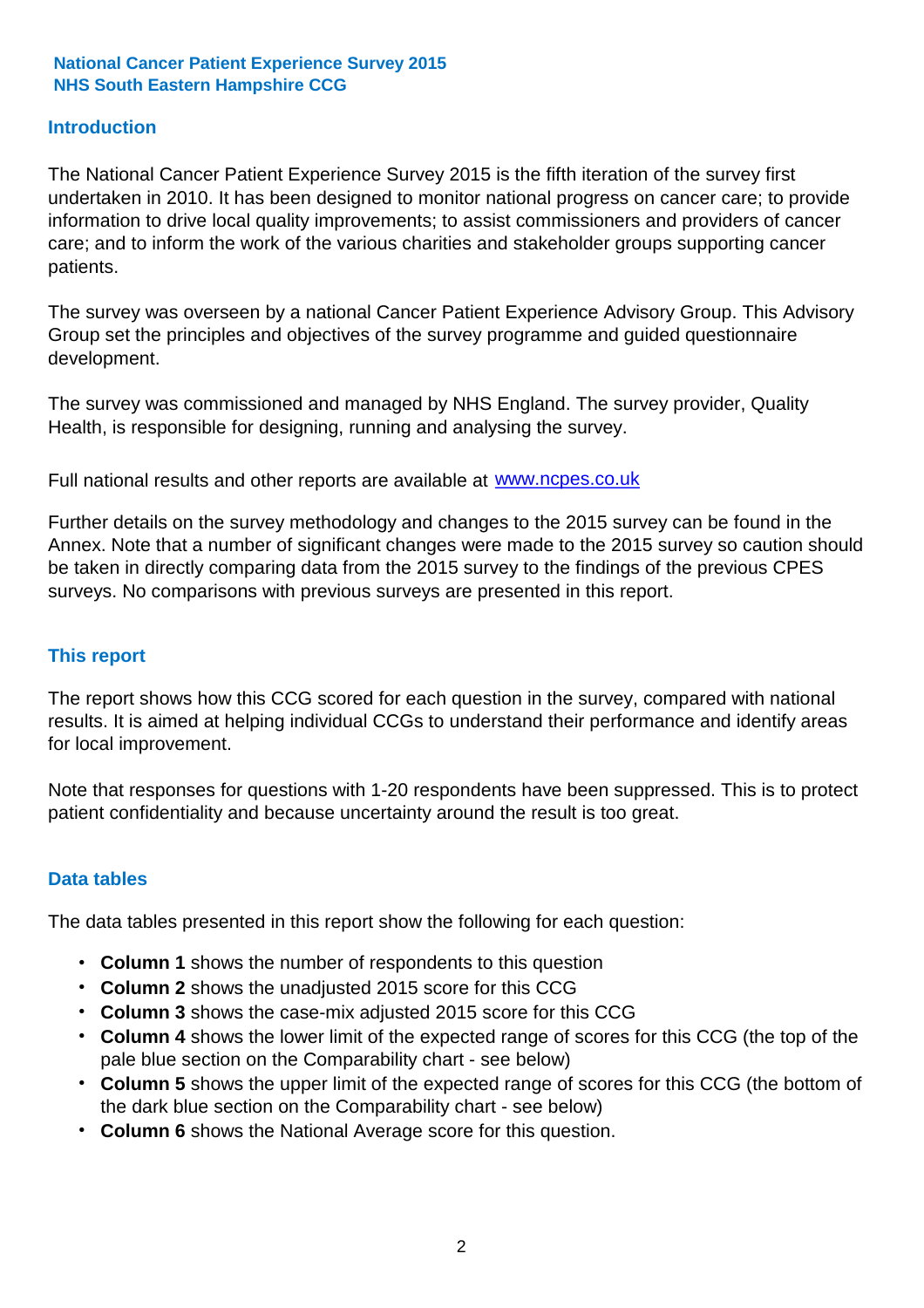Results for individual response options are presented in the detailed data tables **WWW.ncpes.co.uk** Confidence Intervals for unadjusted and case-mix adjusted data are provided in these tables.

Expected ranges and 95% Confidence Intervals highlight the uncertainty around the results. The size of the expected ranges and confidence intervals will be different for each question, and depends on the number of respondents and the range of their responses.

For further details on case-mix adjustment and the scoring methodology used, please refer to the Annex.

### **Comparability charts**

For the 2015 survey, we have adopted the CQC standard for reporting comparative performance, based on calculation of "expected ranges". This means that CCGs will be flagged as outliers only if there is statistical evidence that their scores deviate (positively or negatively) from the range of scores that would be expected for CCGs of the same size.

The Comparability charts in this report show a bar with these expected ranges (in grey), higher than expected (in dark blue), and lower than expected (in pale blue). A black dot represents the actual score of this CCG.

The same colour convention has been used in Column 3 of the Data tables.

For further details on expected ranges, please refer to the technical document at **www.ncpes.co.uk** 

#### **Tumour group tables**

The final set of tables in this report show the scores for each question for each of the 13 tumour groups, with a comparative national score for that tumour group.

These breakdowns are intended as additional information for CCGs to understand the differences between the experiences of patients with different types of cancer. The numbers are generally relatively small and may not be statistically significant. They should therefore be treated with some caution.

#### **Notes on specific questions**

Question 5 in the survey has not been scored. However, the unscored data is useful and has been published alongside the other results in this report. This question asked respondents to "tick all that apply". The results show all of the responses given including where respondents chose two or more options.

Questions used to direct respondents to different parts of the survey (questions 4, 17, 24, 27, 40, 43, 46) and other demographic and information questions are not reported.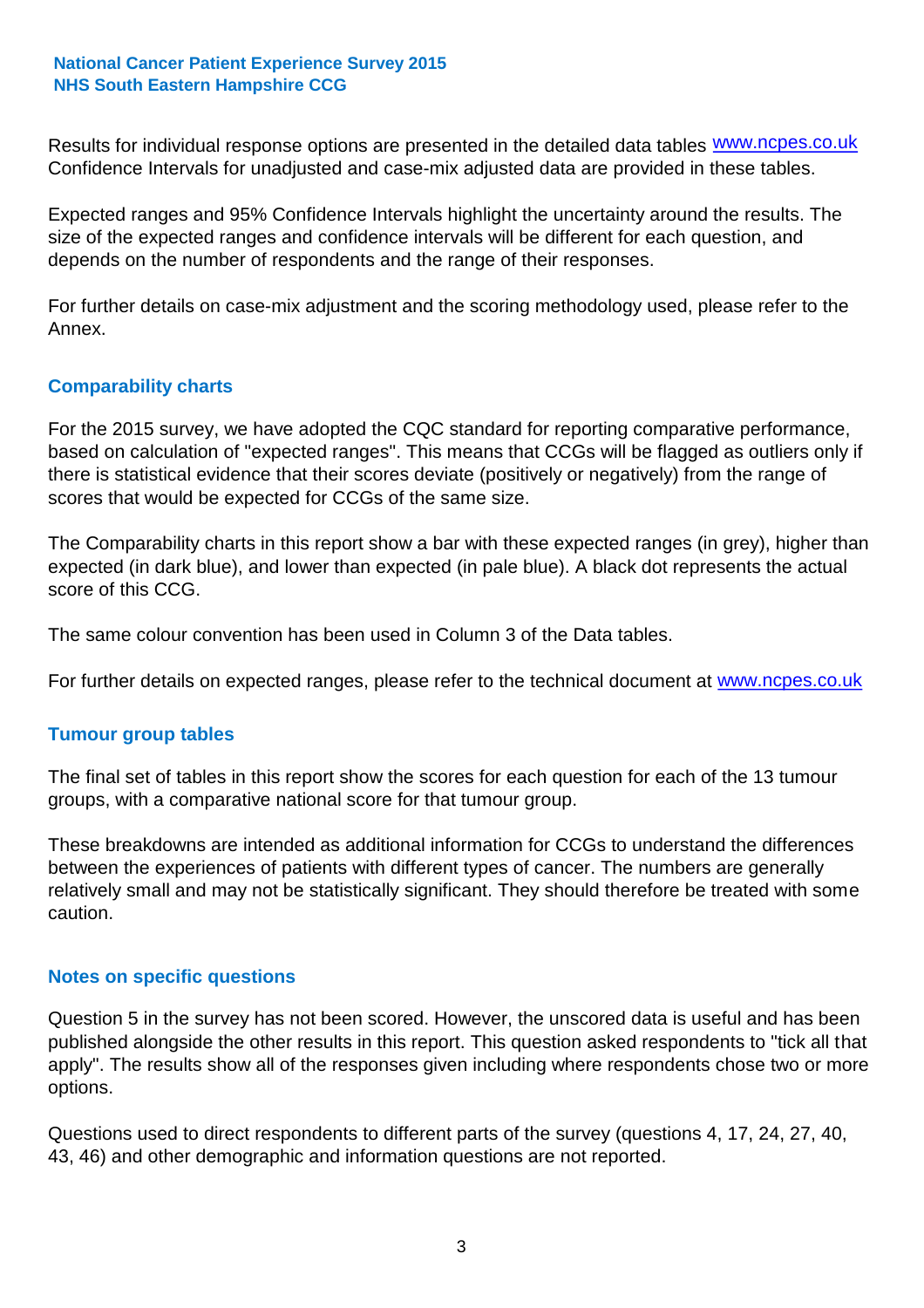#### **How to use the data**

Unadjusted data should be used to see the actual responses from patients relating to the CCG.

Case-mix adjusted data, together with expected ranges, should be used to understand whether the results are significantly higher or lower than national results.

Case-mix adjusted data, together with (case-mix adjusted) Confidence Intervals (presented in the detailed data tables **www.ncpes.co.uk**), should be used to understand whether the results are significantly higher or lower than the results for another CCG.

#### **Response rates**

Numbers of respondents by tumour group, age and gender can be found in the Annex.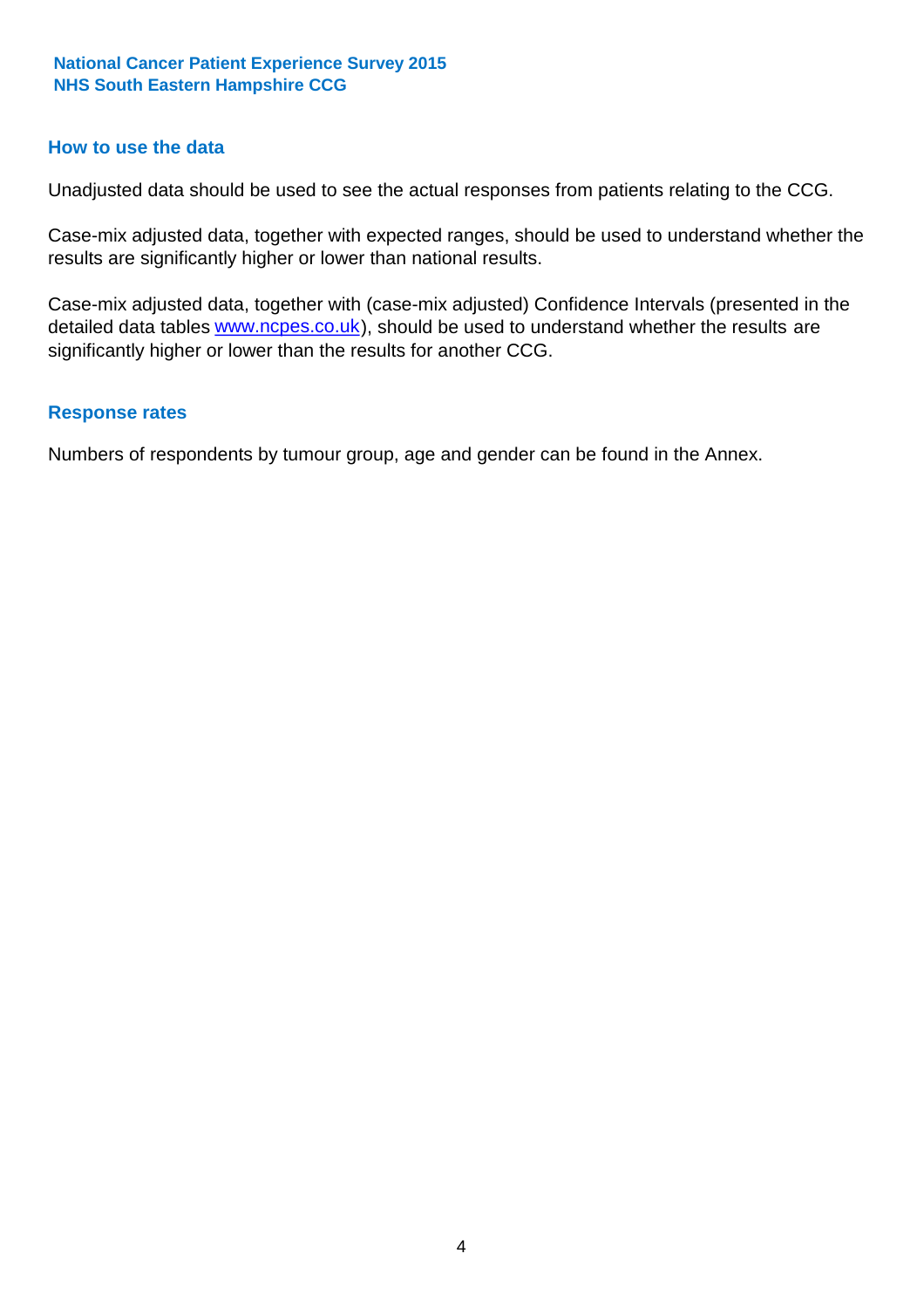### **Executive Summary**

average rating of 8.6. Asked to rate their care on a scale of zero (very poor) to 10 (very good), respondents gave an

The following questions are included in phase 1 of the Cancer Dashboard developed by Public Health England and NHS England\*:

- **78%** of respondents said that they were definitely involved as much as they wanted to be in decisions about their care and treatment
- **90%** of respondents said that they were given the name of a Clinical Nurse Specialist who would support them through their treatment
- when asked how easy or difficult it had been to contact their Clinical Nurse Specialist 85% of respondents said that it had been 'quite easy' or 'very easy'
- **88%** of respondents said that, overall, they were always treated with dignity and respect they were in hospital
- **92%** of respondents said that hospital staff told them who to contact if they were worried about their condition or treatment after they left hospital
- **67%** of respondents said that they thought the GPs and nurses at their general practice definitely did everything they could to support them while they were having cancer treatment.

Detailed results for these and other questions are set out in the sections that follow.

#### \* www.cancerdata.nhs.uk/dashboard

The questions were selected in discussion with the national Cancer Patient Experience Advisory Group and reflect four key patient experience domains: provision of information; involvement in decisions; care transition; interpersonal relations, respect and dignity. The figures presented above are all case-mix adjusted.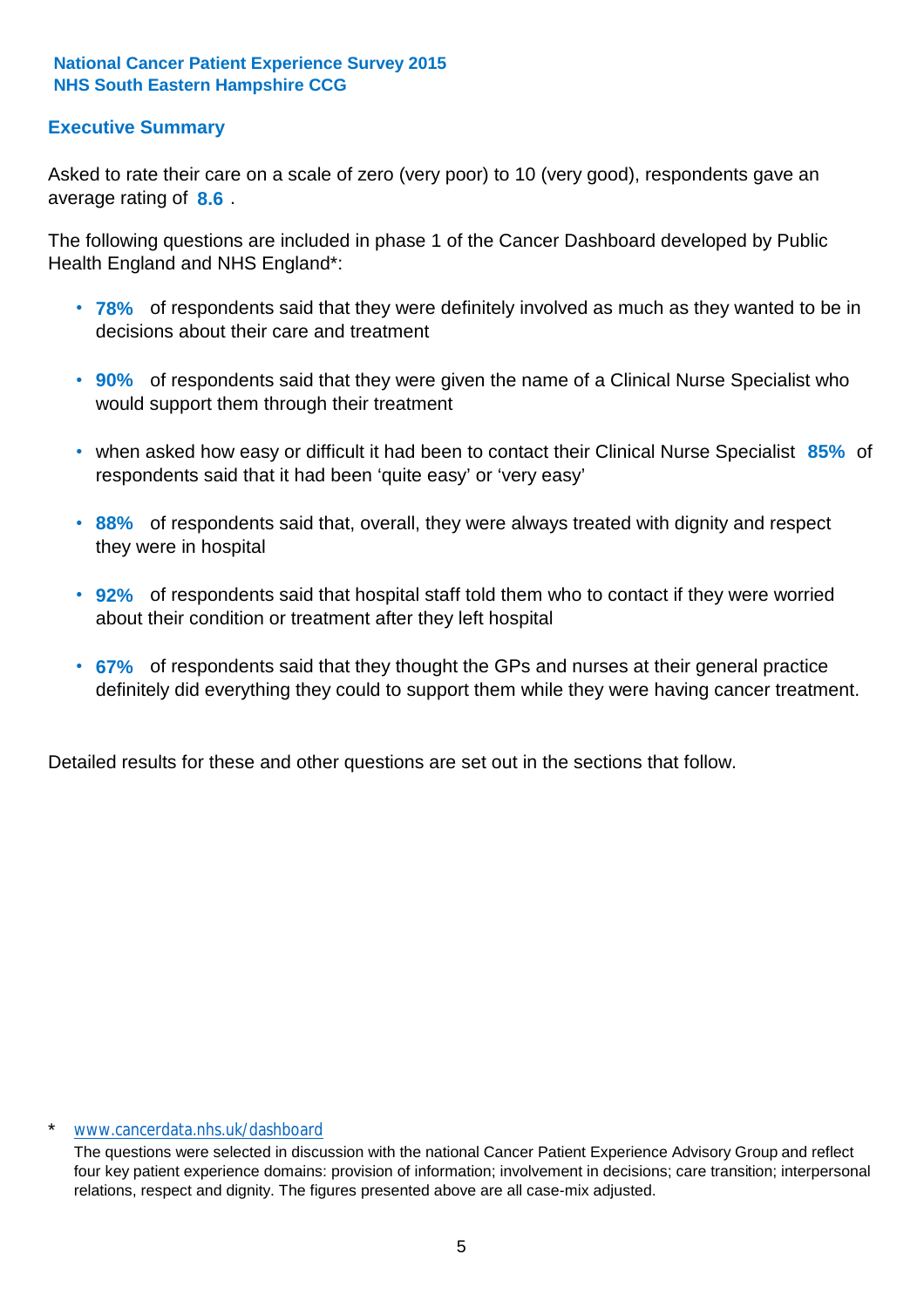# **Questions which scored outside expected range**

|                                     |                                                                                            |                                       | 2015 Case-mix Adjusted                     |                                                     |                                                 |                      |  |  |
|-------------------------------------|--------------------------------------------------------------------------------------------|---------------------------------------|--------------------------------------------|-----------------------------------------------------|-------------------------------------------------|----------------------|--|--|
| Question                            |                                                                                            | ਕੁ<br>ന<br>m<br>dents<br>흑<br>∘<br>ිර | inis<br>Β<br>ಪ<br>ಕ<br>ဂ္ကန္ဖိ<br>⊙<br>ਕ੍ਰ | Φ<br>ھ<br>Φ<br>uge<br>limit<br>ခ္မ<br>$\Omega$<br>₽ | pper<br>exp<br>range<br>ecte<br>limit<br>ó<br>₽ | ഗ<br>Φ<br>core<br>வி |  |  |
| Finding out what was wrong with you |                                                                                            |                                       |                                            |                                                     |                                                 |                      |  |  |
| Q8                                  | Patient told they could bring a family member or friend when<br>first told they had cancer | 225                                   | 85%                                        | 73%                                                 | 84%                                             | 79%                  |  |  |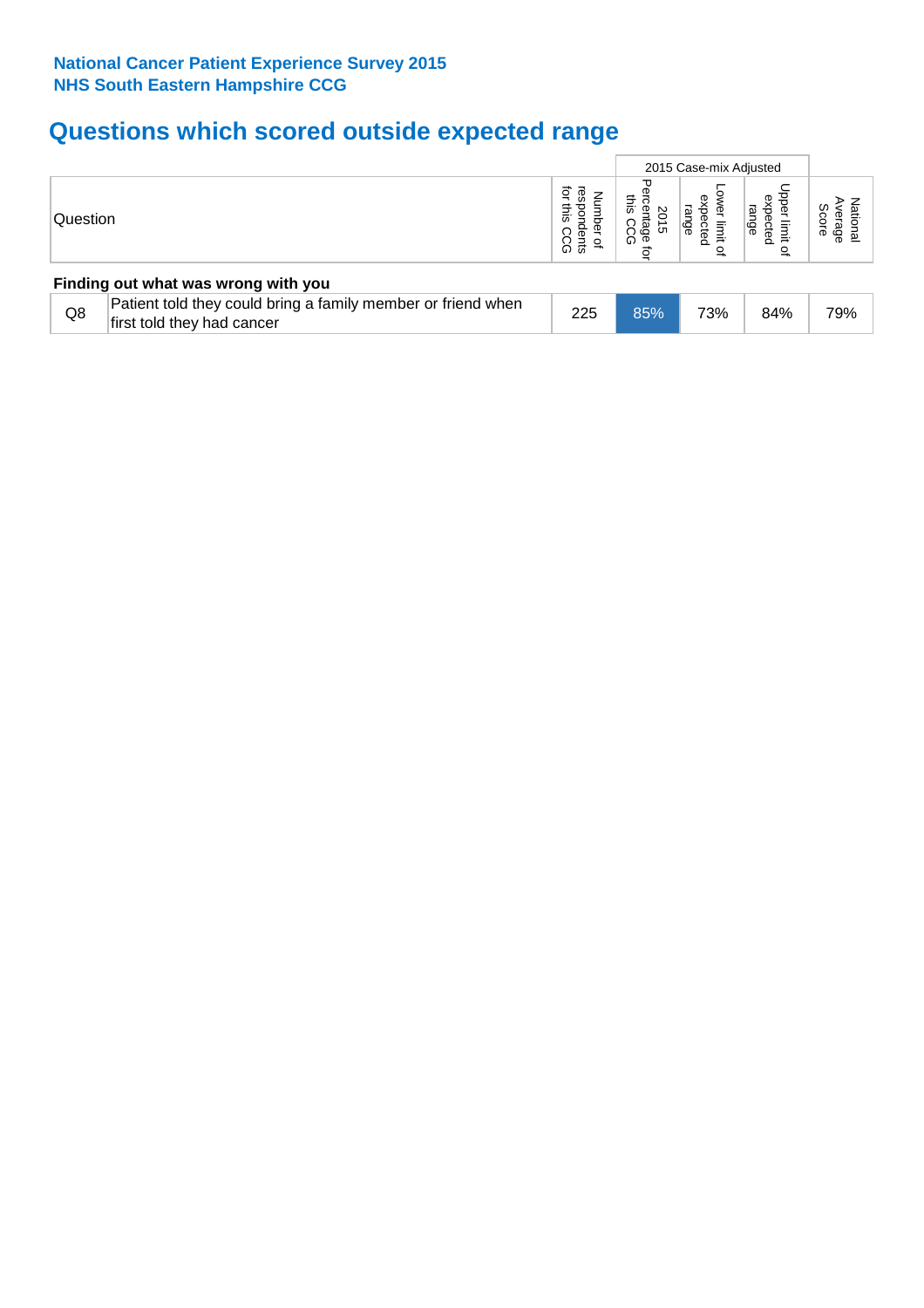# **CCG results**

### **Seeing your GP**



|    |                                                                |                                         |                             |               | 2015 Case-mix Adjusted     |                            |                           |
|----|----------------------------------------------------------------|-----------------------------------------|-----------------------------|---------------|----------------------------|----------------------------|---------------------------|
|    | Question                                                       | respondents<br>Number<br>$\overline{a}$ | 2015<br>Unadjusted<br>Score | 2015<br>Score | Expected<br>range<br>lower | Expected<br>range<br>dpper | National Average<br>Score |
| Q1 | Saw GP once / twice before being told had to go to<br>hospital | 180                                     | 75%                         | 73%           | 70%                        | 82%                        | 76%                       |
| Q2 | Patient thought they were seen as soon as necessary            | 254                                     | 78%                         | 78%           | 78%                        | 87%                        | 82%                       |

|    |                                                                             |                                                 | No. |
|----|-----------------------------------------------------------------------------|-------------------------------------------------|-----|
|    | Beforehand, did you have all the<br>information you needed about your test? | Yes                                             |     |
| Q5 |                                                                             | No, I would have liked more written information |     |
|    |                                                                             | No, I would have liked more verbal information  |     |
|    |                                                                             | I did not need / want any information           |     |
|    |                                                                             | Don't know / can't remember                     |     |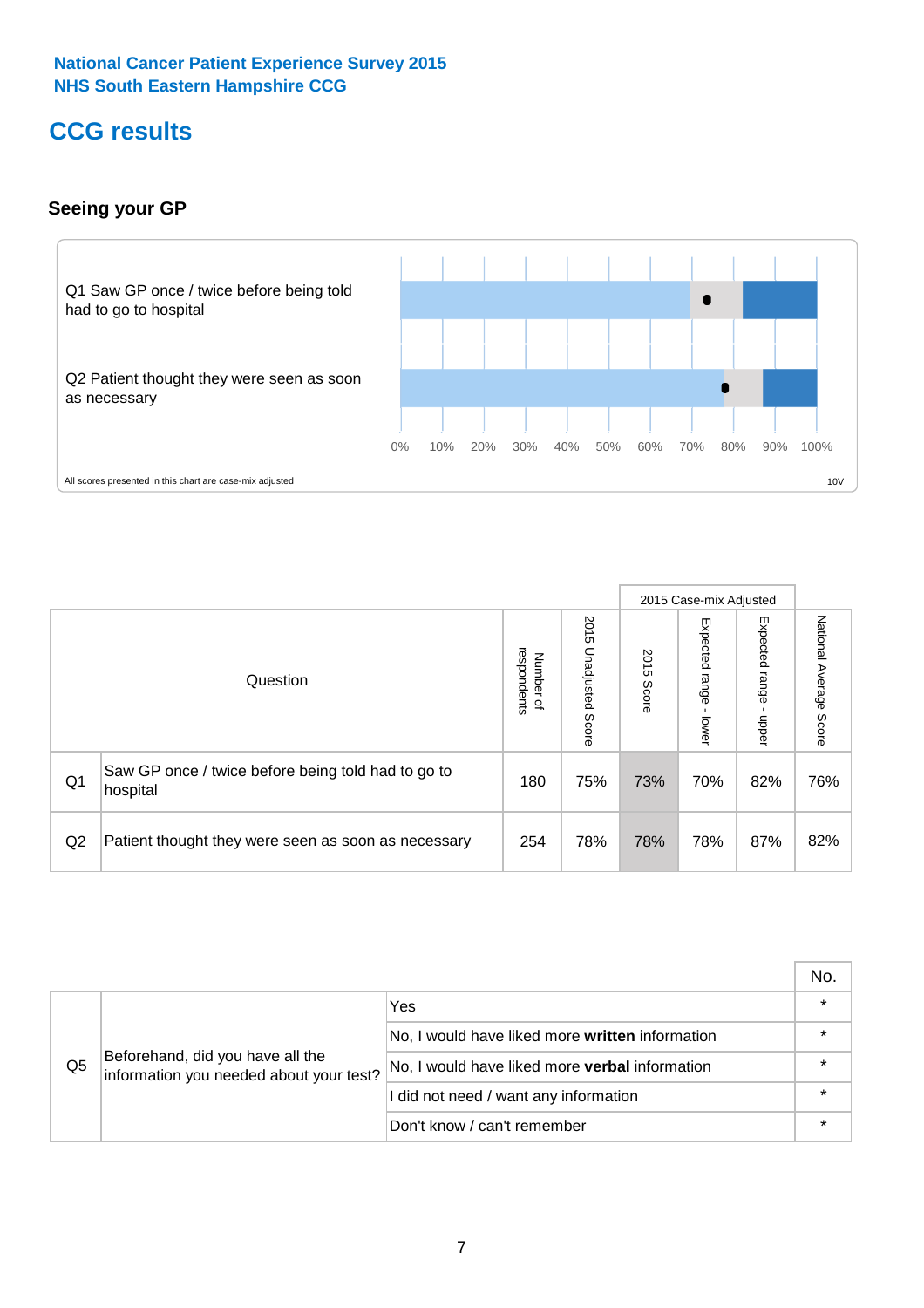### **Diagnostic tests**



|                |                                                                       |                                    |                             |               | 2015 Case-mix Adjusted  |                         |                           |
|----------------|-----------------------------------------------------------------------|------------------------------------|-----------------------------|---------------|-------------------------|-------------------------|---------------------------|
|                | Question                                                              | Number of<br>respondents<br>Number | 2015<br>Unadjusted<br>Score | 2015<br>Score | Expected range<br>lower | Expected range<br>nbber | National Average<br>Score |
| Q <sub>6</sub> | The length of time waiting for the test to be done was<br>about right | 242                                | 88%                         | 87%           | 82%                     | 91%                     | 87%                       |
| Q7             | Given complete explanation of test results in<br>understandable way   | 239                                | 79%                         | 78%           | 74%                     | 84%                     | 79%                       |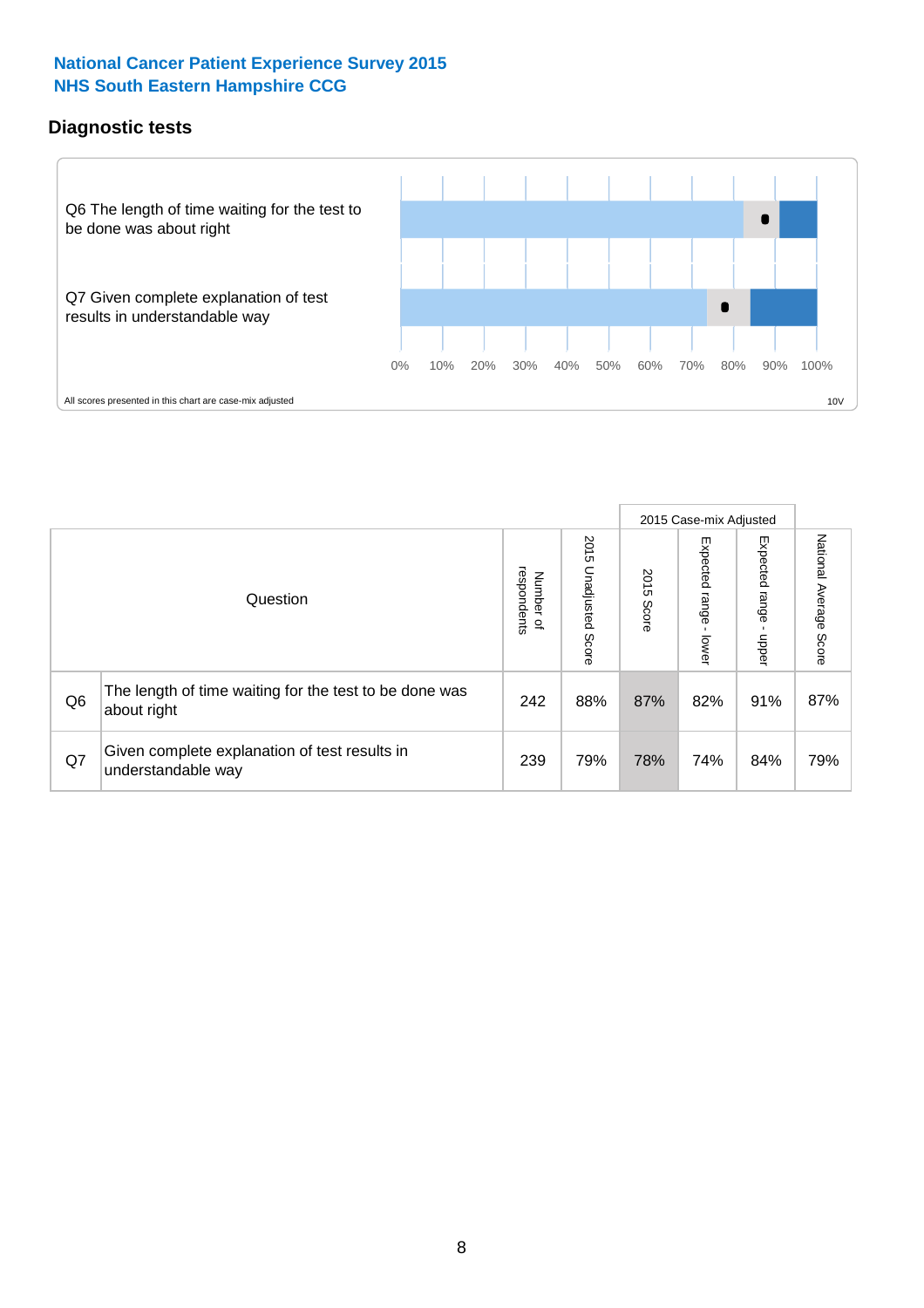#### **Finding out what was wrong with you**



|                 |                                                                                            |                          |                       |            | 2015 Case-mix Adjusted |                                           |                           |
|-----------------|--------------------------------------------------------------------------------------------|--------------------------|-----------------------|------------|------------------------|-------------------------------------------|---------------------------|
|                 | Question                                                                                   | respondents<br>Number of | 2015 Unadjusted Score | 2015 Score | Expected range - lower | Expected range<br>$\blacksquare$<br>nbber | National Average<br>Score |
| Q8              | Patient told they could bring a family member or friend<br>when first told they had cancer | 225                      | 84%                   | 85%        | 73%                    | 84%                                       | 79%                       |
| Q <sub>9</sub>  | Patient felt they were told sensitively that they had cancer                               | 262                      | 87%                   | 87%        | 80%                    | 89%                                       | 84%                       |
| Q10             | Patient completely understood the explanation of what<br>was wrong                         | 259                      | 74%                   | 73%        | 68%                    | 78%                                       | 73%                       |
| Q <sub>11</sub> | Patient given easy to understand written information<br>about the type of cancer they had  | 228                      | 71%                   | 70%        | 66%                    | 77%                                       | 72%                       |
|                 |                                                                                            |                          |                       |            |                        |                                           |                           |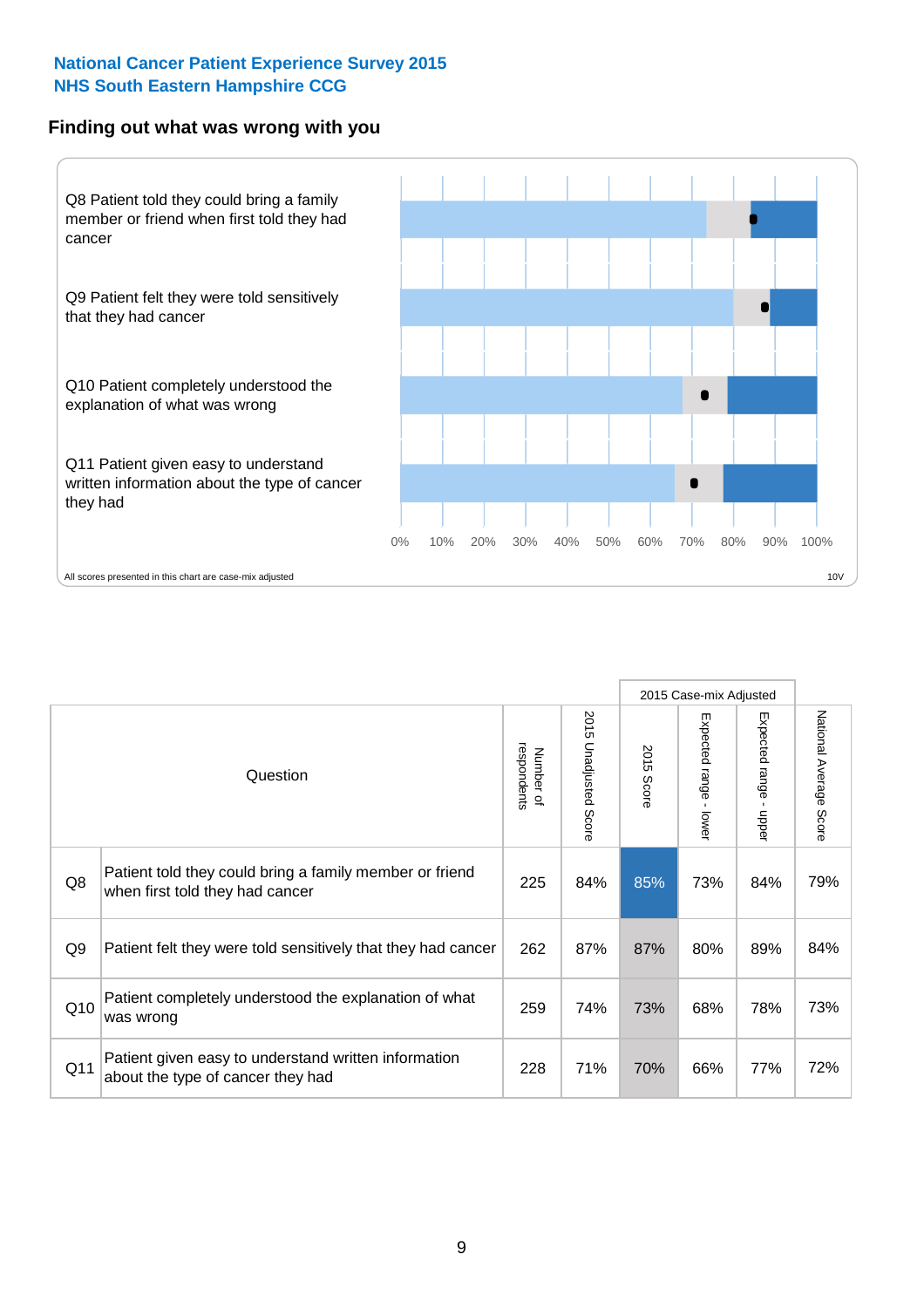### **Finding out what was wrong with you**



|     |                                                                                         |                          |                       |               | 2015 Case-mix Adjusted                  |                           |                        |
|-----|-----------------------------------------------------------------------------------------|--------------------------|-----------------------|---------------|-----------------------------------------|---------------------------|------------------------|
|     | Question                                                                                | respondents<br>Number of | 2015 Unadjusted Score | 2015<br>Score | Expected range<br>$\mathbf{r}$<br>lower | Expected range -<br>nbber | National Average Score |
| Q12 | Patient felt that treatment options were completely<br>explained                        | 226                      | 85%                   | 85%           | 78%                                     | 88%                       | 83%                    |
| Q13 | Possible side effects explained in an understandable way                                | 254                      | 74%                   | 73%           | 67%                                     | 78%                       | 73%                    |
| Q14 | Patient given practical advice and support in dealing with<br>side effects of treatment | 257                      | 68%                   | 68%           | 60%                                     | 72%                       | 66%                    |
| Q15 | Patient definitely told about side effects that could affect<br>them in the future      | 241                      | 53%                   | 53%           | 48%                                     | 61%                       | 54%                    |
| Q16 | Patient definitely involved in decisions about care and<br>treatment                    | 255                      | 79%                   | 78%           | 73%                                     | 83%                       | 78%                    |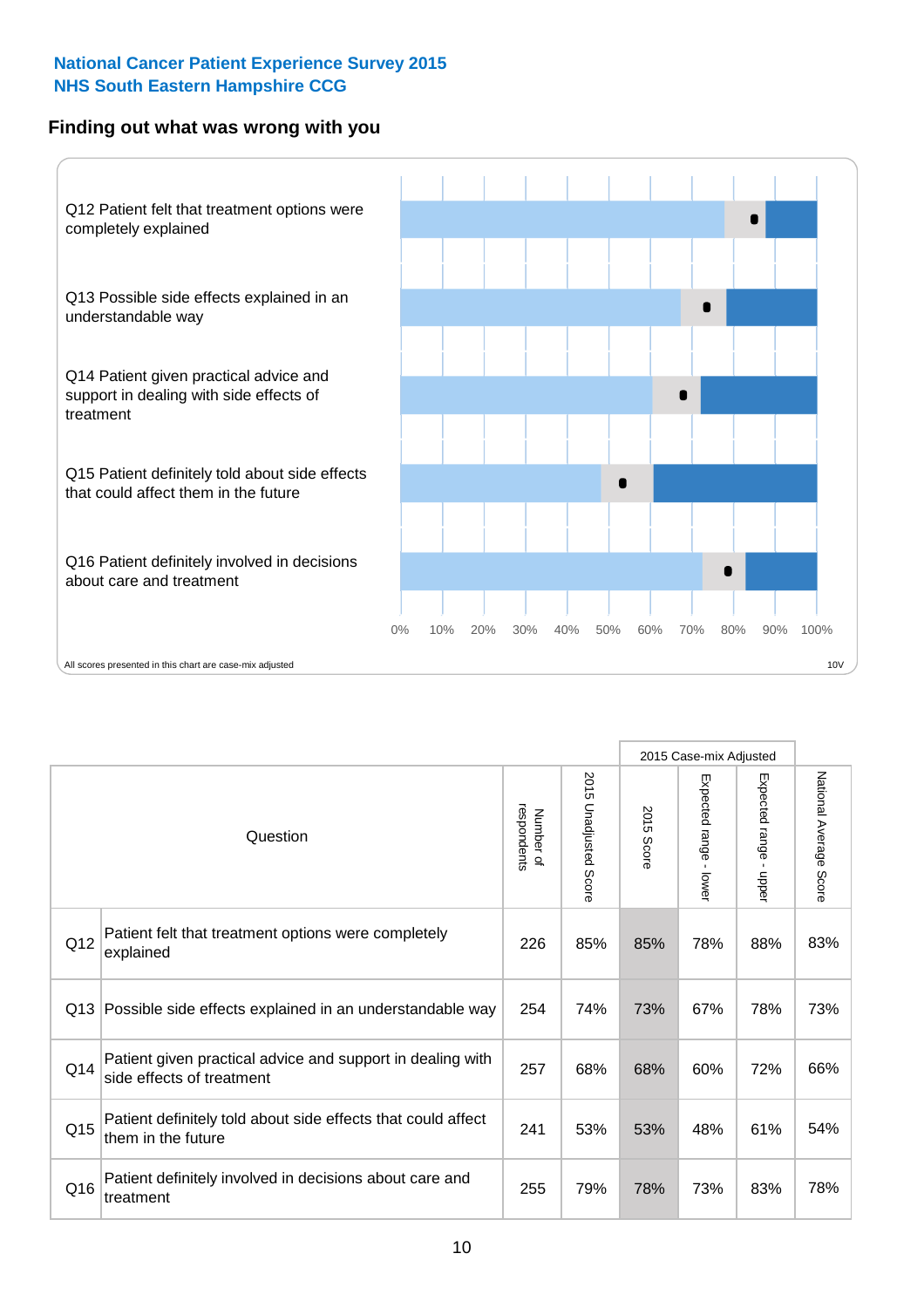### **Clinical Nurse Specialist**



|     |                                                                                     |                          |                       |               | 2015 Case-mix Adjusted  |                         |                                  |
|-----|-------------------------------------------------------------------------------------|--------------------------|-----------------------|---------------|-------------------------|-------------------------|----------------------------------|
|     | Question                                                                            | respondents<br>Number of | 2015 Unadjusted Score | 2015<br>Score | Expected range<br>lower | Expected range<br>nbber | National Average<br><b>Score</b> |
| Q17 | Patient given the name of the CNS who would support<br>them through their treatment | 256                      | 91%                   | 90%           | 86%                     | 94%                     | 90%                              |
|     | Q18 Patient found it easy to contact their CNS                                      | 207                      | 85%                   | 85%           | 81%                     | 92%                     | 87%                              |
| Q19 | Get understandable answers to important questions all or<br>most of the time        | 192                      | 86%                   | 86%           | 84%                     | 93%                     | 89%                              |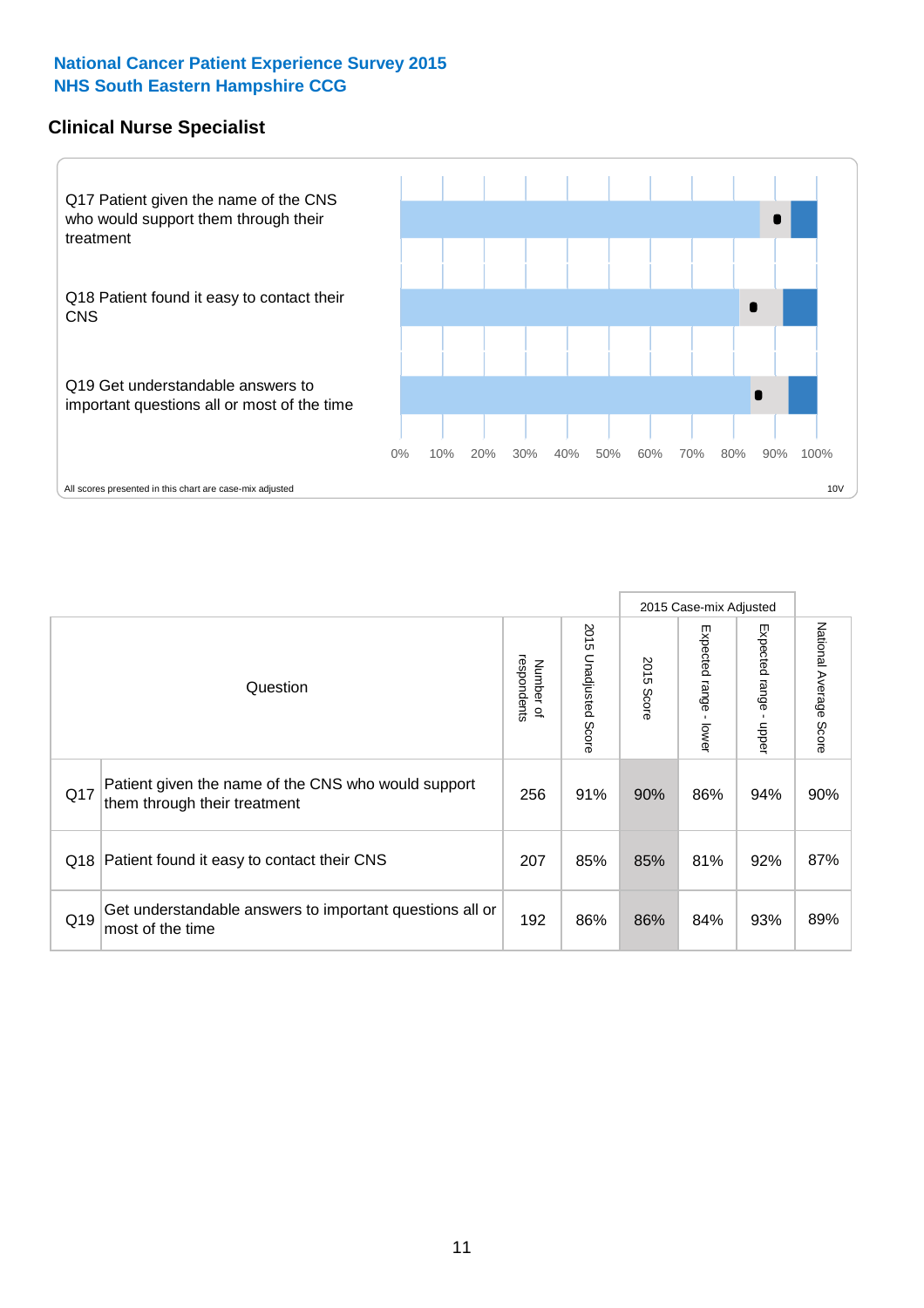#### **Support for people with cancer**



|                 |                                                                                            |                          |                       |               | 2015 Case-mix Adjusted |                                         |                           |
|-----------------|--------------------------------------------------------------------------------------------|--------------------------|-----------------------|---------------|------------------------|-----------------------------------------|---------------------------|
|                 | Question                                                                                   | respondents<br>Number of | 2015 Unadjusted Score | 2015<br>Score | Expected range - lower | Expected range<br>$\mathbf{I}$<br>nbber | National Average<br>Score |
| Q20             | Hospital staff gave information about support groups                                       | 201                      | 86%                   | 85%           | 77%                    | 89%                                     | 83%                       |
| Q21             | Hospital staff gave information about impact cancer could<br>have on day to day activities | 168                      | 83%                   | 83%           | 75%                    | 87%                                     | 81%                       |
| Q22             | Hospital staff gave information on getting financial help                                  | 121                      | 51%                   | 50%           | 46%                    | 64%                                     | 55%                       |
| Q <sub>23</sub> | Hospital staff told patient they could get free prescriptions                              | 132                      | 79%                   | 80%           | 73%                    | 87%                                     | 80%                       |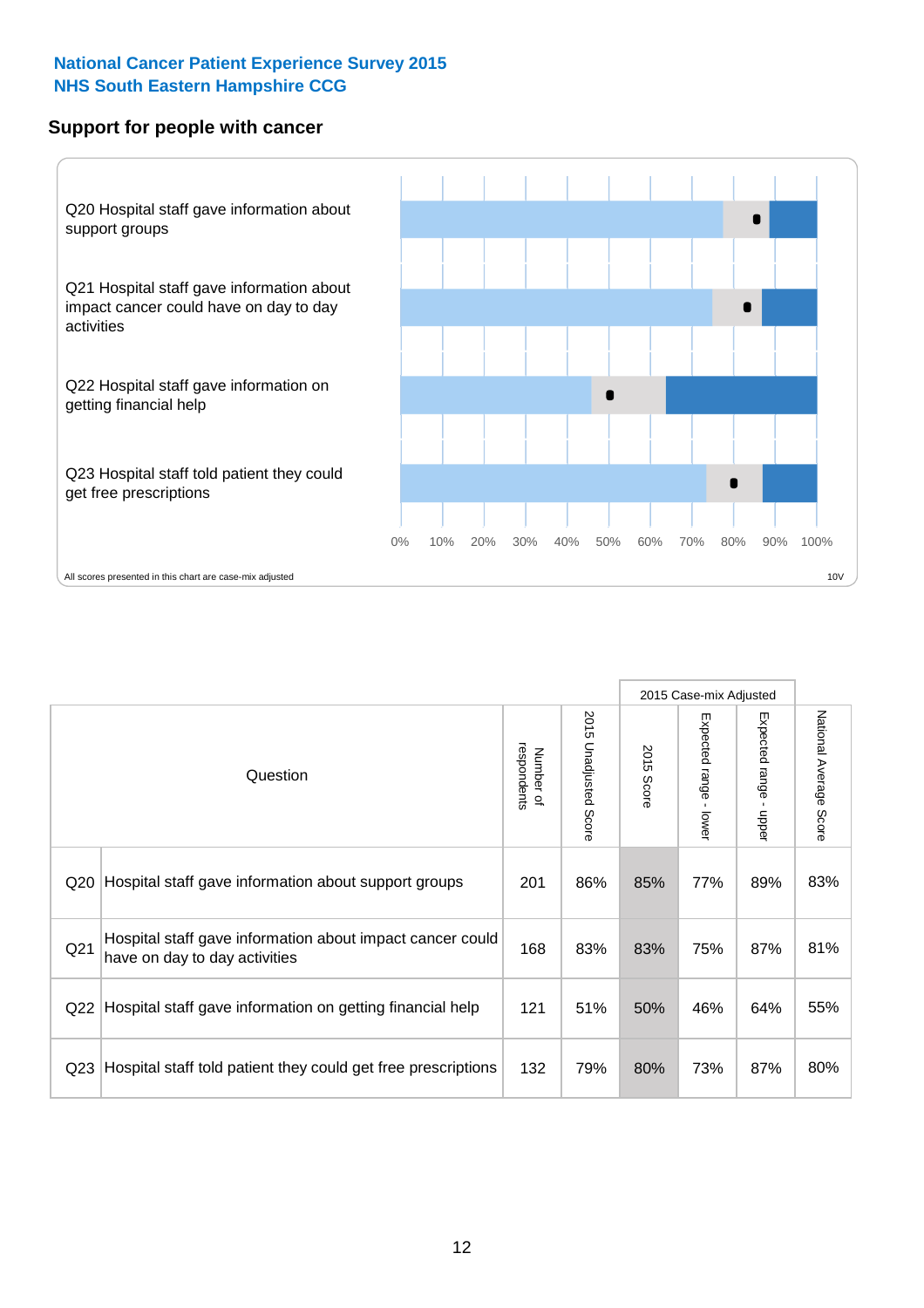# **Operations**



|     |                                                                 |                                              |                             |               | 2015 Case-mix Adjusted     |                            |                              |
|-----|-----------------------------------------------------------------|----------------------------------------------|-----------------------------|---------------|----------------------------|----------------------------|------------------------------|
|     | Question                                                        | respondents<br>Number<br>$\overline{\sigma}$ | 2015<br>Unadjusted<br>Score | 2015<br>Score | Expected<br>range<br>lower | Expected<br>range<br>doper | National<br>Average<br>Score |
| Q26 | Staff explained how operation had gone in<br>understandable way | 169                                          | 76%                         | 75%           | 71%                        | 84%                        | 78%                          |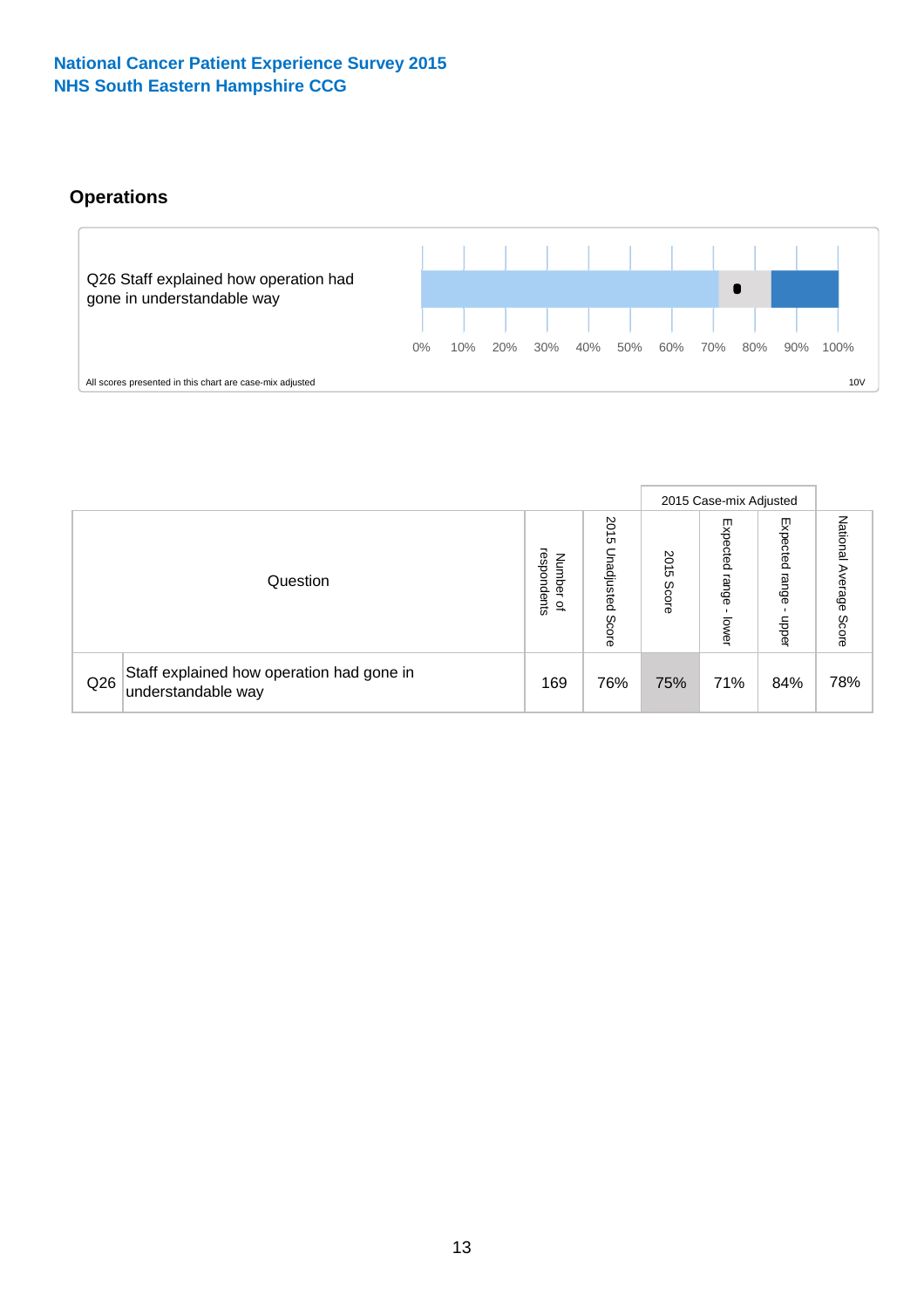### **Hospital care as an inpatient (Part 1 of 3)**



All scores presented in this chart are case-mix adjusted  $10V$ 

|                 |                                                                                           |                          |                          |                      | 2015 Case-mix Adjusted                  |                                           |                        |
|-----------------|-------------------------------------------------------------------------------------------|--------------------------|--------------------------|----------------------|-----------------------------------------|-------------------------------------------|------------------------|
|                 | Question                                                                                  | respondents<br>Number of | 2015<br>Unadjusted Score | 2015<br><b>Score</b> | Expected range<br>$\mathbf{r}$<br>lower | Expected range<br>$\blacksquare$<br>nbber | National Average Score |
| Q28             | Groups of doctors or nurses did not talk in front of patient<br>as if they were not there | 188                      | 84%                      | 81%                  | 76%                                     | 87%                                       | 81%                    |
| Q29             | Patient had confidence and trust in all doctors treating<br>them                          | 188                      | 85%                      | 84%                  | 79%                                     | 89%                                       | 84%                    |
| Q30             | Patient's family or someone close definitely had<br>opportunity to talk to doctor         | 160                      | 69%                      | 70%                  | 65%                                     | 79%                                       | 72%                    |
| Q <sub>31</sub> | Patient had confidence and trust in all ward nurses                                       | 185                      | 71%                      | 72%                  | 66%                                     | 79%                                       | 72%                    |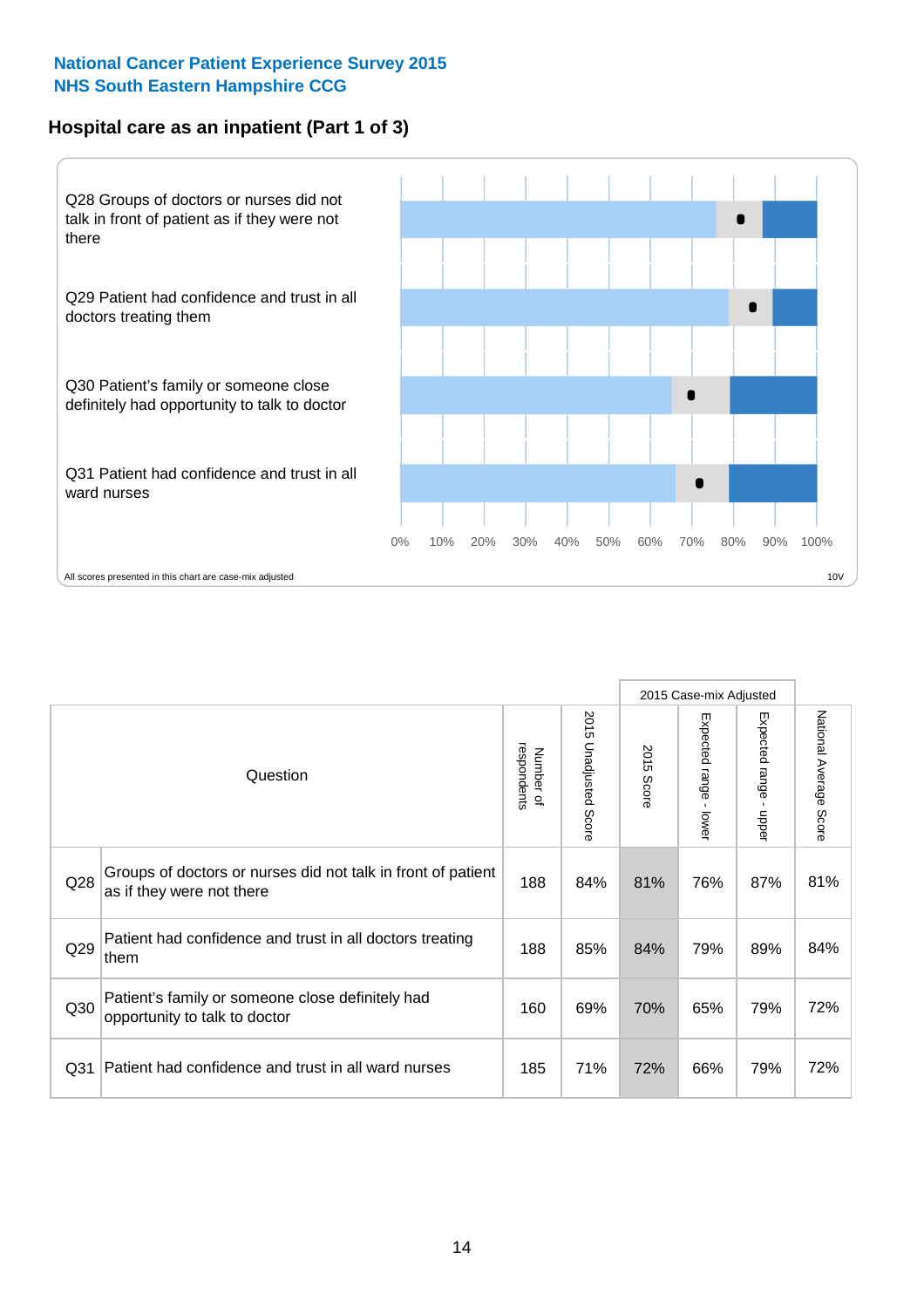### **Hospital care as an inpatient (Part 2 of 3)**



|                 |                                                                         |                          |                       |               | 2015 Case-mix Adjusted |                           |                           |
|-----------------|-------------------------------------------------------------------------|--------------------------|-----------------------|---------------|------------------------|---------------------------|---------------------------|
|                 | Question                                                                | Number of<br>respondents | 2015 Unadjusted Score | 2015<br>Score | Expected range - lower | Expected range -<br>nbper | National Average<br>Score |
| Q32             | Always / nearly always enough nurses on duty                            | 186                      | 63%                   | 63%           | 59%                    | 73%                       | 66%                       |
| Q33             | All staff asked patient what name they preferred to be<br>called by     | 185                      | 62%                   | 63%           | 56%                    | 77%                       | 67%                       |
| Q <sub>34</sub> | Always given enough privacy when discussing condition<br>or treatment   | 188                      | 82%                   | 82%           | 80%                    | 90%                       | 85%                       |
| Q35             | Patient was able to discuss worries or fears with staff<br>during visit | 135                      | 50%                   | 50%           | 43%                    | 60%                       | 52%                       |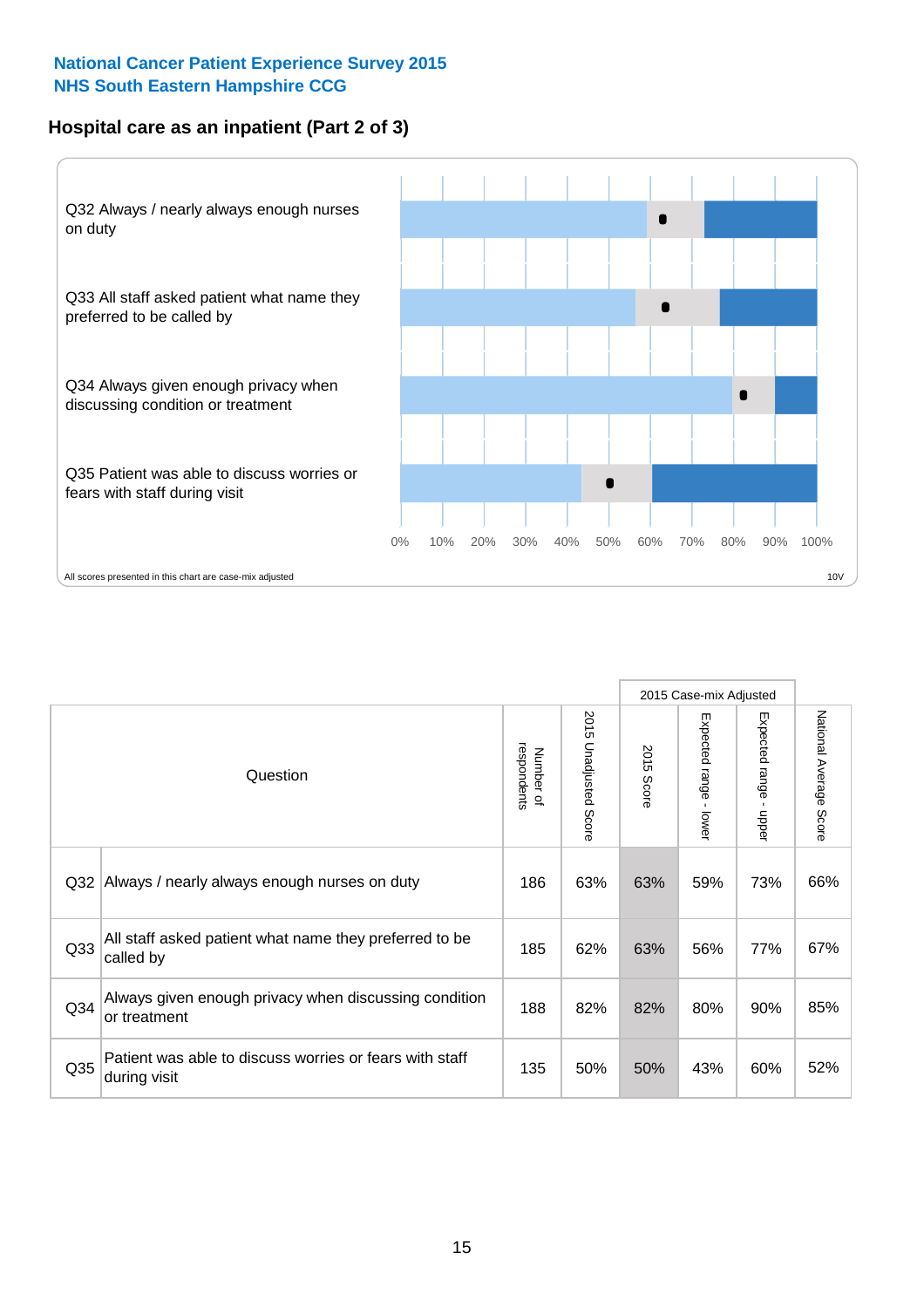### **Hospital care as an inpatient (Part 3 of 3)**



|                 |                                                                                     |                          |                                 |               | 2015 Case-mix Adjusted                    |                           |                        |
|-----------------|-------------------------------------------------------------------------------------|--------------------------|---------------------------------|---------------|-------------------------------------------|---------------------------|------------------------|
|                 | Question                                                                            | respondents<br>Number of | 2015<br><b>Unadjusted Score</b> | 2015<br>Score | Expected range<br>$\blacksquare$<br>lower | Expected range -<br>nbber | National Average Score |
| Q36             | Hospital staff definitely did everything to help control pain                       | 168                      | 83%                             | 83%           | 78%                                       | 89%                       | 84%                    |
| Q <sub>37</sub> | Always treated with respect and dignity by staff                                    | 186                      | 88%                             | 88%           | 83%                                       | 92%                       | 87%                    |
| Q38             | Given clear written information about what should / should<br>not do post discharge | 180                      | 82%                             | 81%           | 79%                                       | 90%                       | 84%                    |
| Q39             | Staff told patient who to contact if worried post discharge                         | 184                      | 92%                             | 92%           | 90%                                       | 97%                       | 94%                    |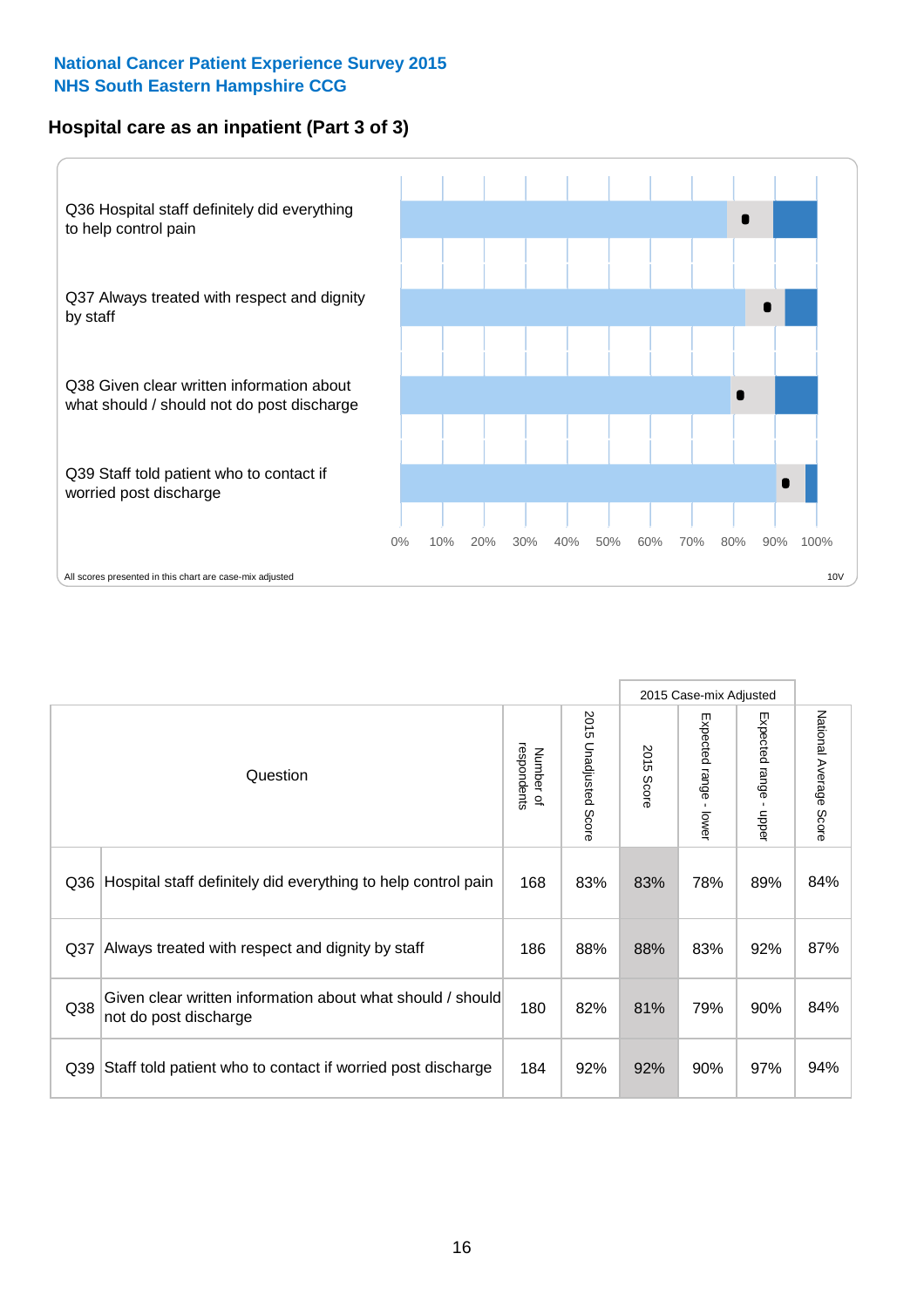### **Hospital care as a day patient / outpatient (Part 1 of 2)**



|     |                                                                                    |                          |                                 |               | 2015 Case-mix Adjusted                  |                                           |                        |
|-----|------------------------------------------------------------------------------------|--------------------------|---------------------------------|---------------|-----------------------------------------|-------------------------------------------|------------------------|
|     | Question                                                                           | respondents<br>Number of | 2015<br><b>Unadjusted Score</b> | 2015<br>Score | Expected range<br>$\mathbf{r}$<br>lower | Expected range<br>$\blacksquare$<br>nbber | National Average Score |
| Q41 | Patient was able to discuss worries or fears with staff<br>during visit            | 195                      | 67%                             | 67%           | 63%                                     | 77%                                       | 70%                    |
| Q42 | Doctor had the right notes and other documentation with<br>them                    | 234                      | 95%                             | 95%           | 93%                                     | 98%                                       | 96%                    |
| Q44 | Beforehand patient had all information needed about<br>radiotherapy treatment      | 89                       | 88%                             | 88%           | 79%                                     | 93%                                       | 86%                    |
| Q45 | Patient given understandable information about whether<br>radiotherapy was working | 75                       | 52%                             | 53%           | 48%                                     | 71%                                       | 60%                    |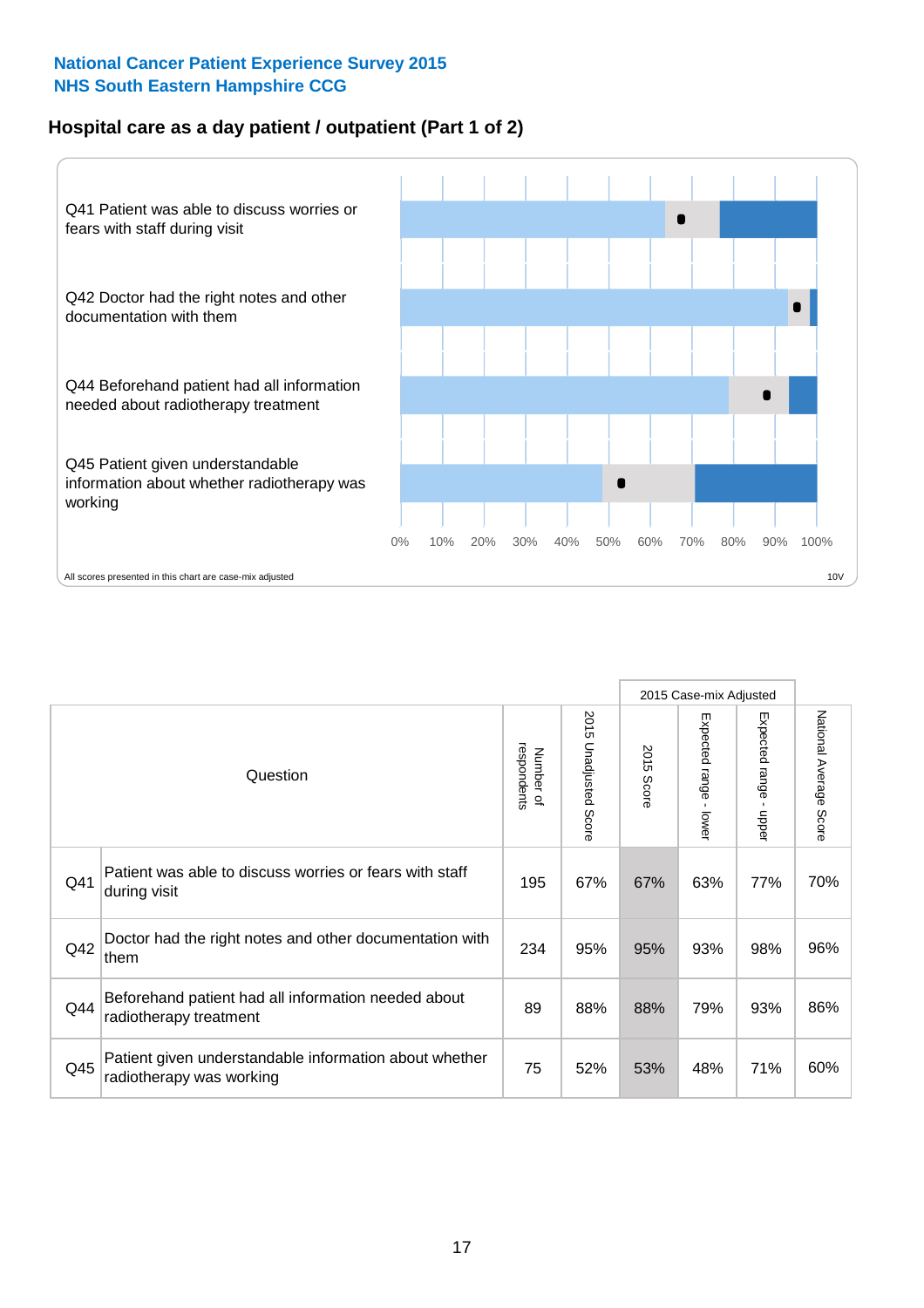### **Hospital care as a day patient / outpatient (Part 2 of 2)**



|     |                                                                                    |                                       |                             |               |                         | 2015 Case-mix Adjusted  |                           |
|-----|------------------------------------------------------------------------------------|---------------------------------------|-----------------------------|---------------|-------------------------|-------------------------|---------------------------|
|     | Question                                                                           | respondents<br>Number<br>$\mathbf{Q}$ | 2015<br>Unadjusted<br>Score | 2015<br>Score | Expected range<br>lower | Expected range<br>doper | National Average<br>Score |
| Q47 | Beforehand patient had all information needed about<br>chemotherapy treatment      | 139                                   | 83%                         | 83%           | 78%                     | 90%                     | 84%                       |
| Q48 | Patient given understandable information about whether<br>chemotherapy was working | 127                                   | 61%                         | 62%           | 60%                     | 76%                     | 68%                       |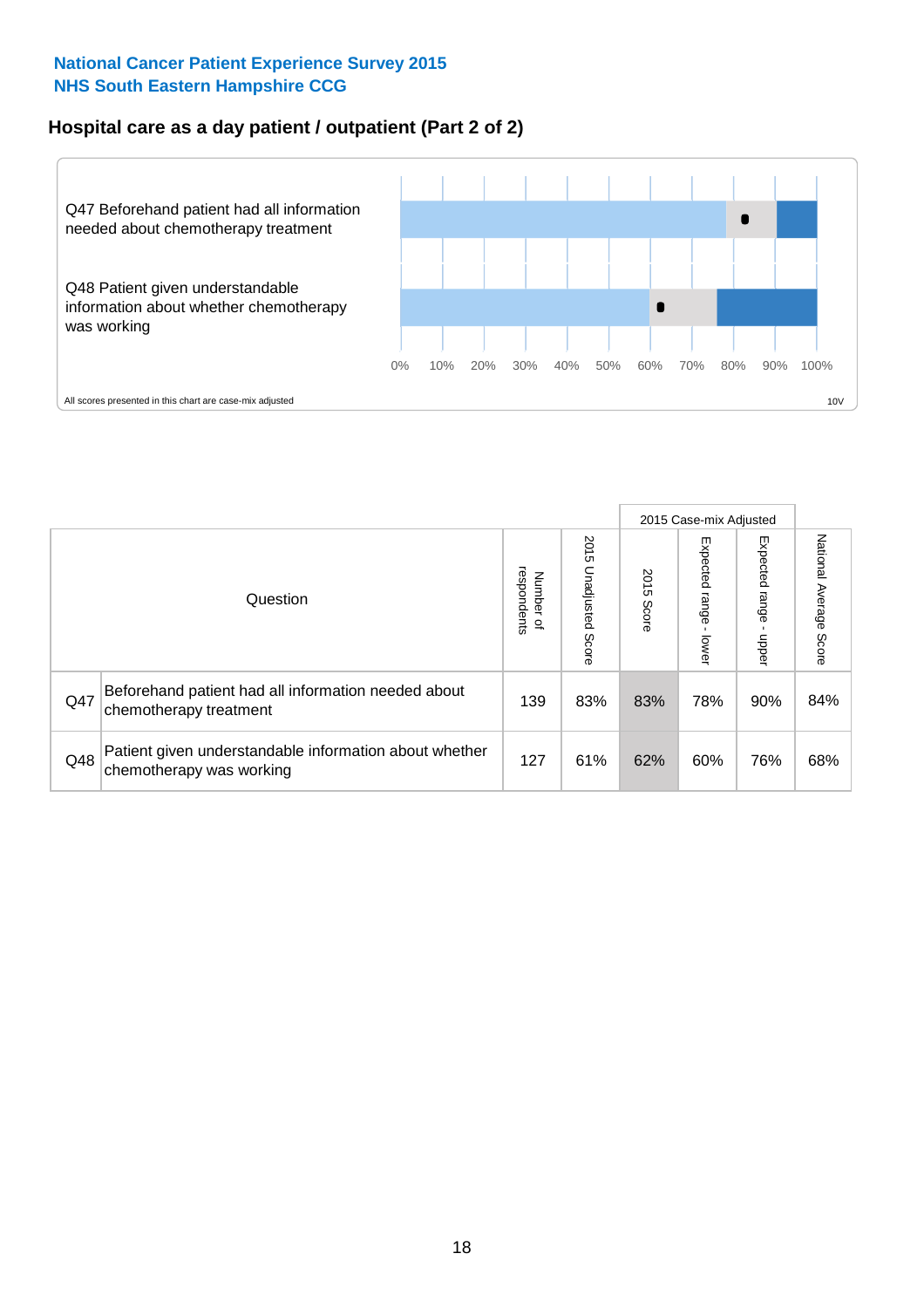#### **Home care and support**



2015 Case-mix Adjusted 2015 Unadjusted Score Expected range - upper National Average Score 2015 Unadjusted Score Expected range - lower National Average Score Expected range - lower Expected range - upper Number of<br>respondents respondents 2015 Score 2015 Score Number of Question Hospital staff gave family or someone close all the  $Q49$  information needed to help with care at home  $220$  |  $55\%$  |  $55\%$  |  $51\%$  |  $64\%$  |  $58\%$ Patient definitely given enough support from health or  $\frac{129}{\pi}$  social services during treatment  $\frac{129}{\pi}$  at  $\frac{47\%}{\pi}$  at  $\frac{47\%}{\pi}$  and  $\frac{44\%}{\pi}$  63% 54% Patient definitely given enough support from health or  $\frac{1}{251}$   $\frac{1}{25}$  attention given enough support nominealities<br> $\frac{1}{21}$   $\frac{42\%}{43\%}$   $\frac{33\%}{33\%}$  56% 45%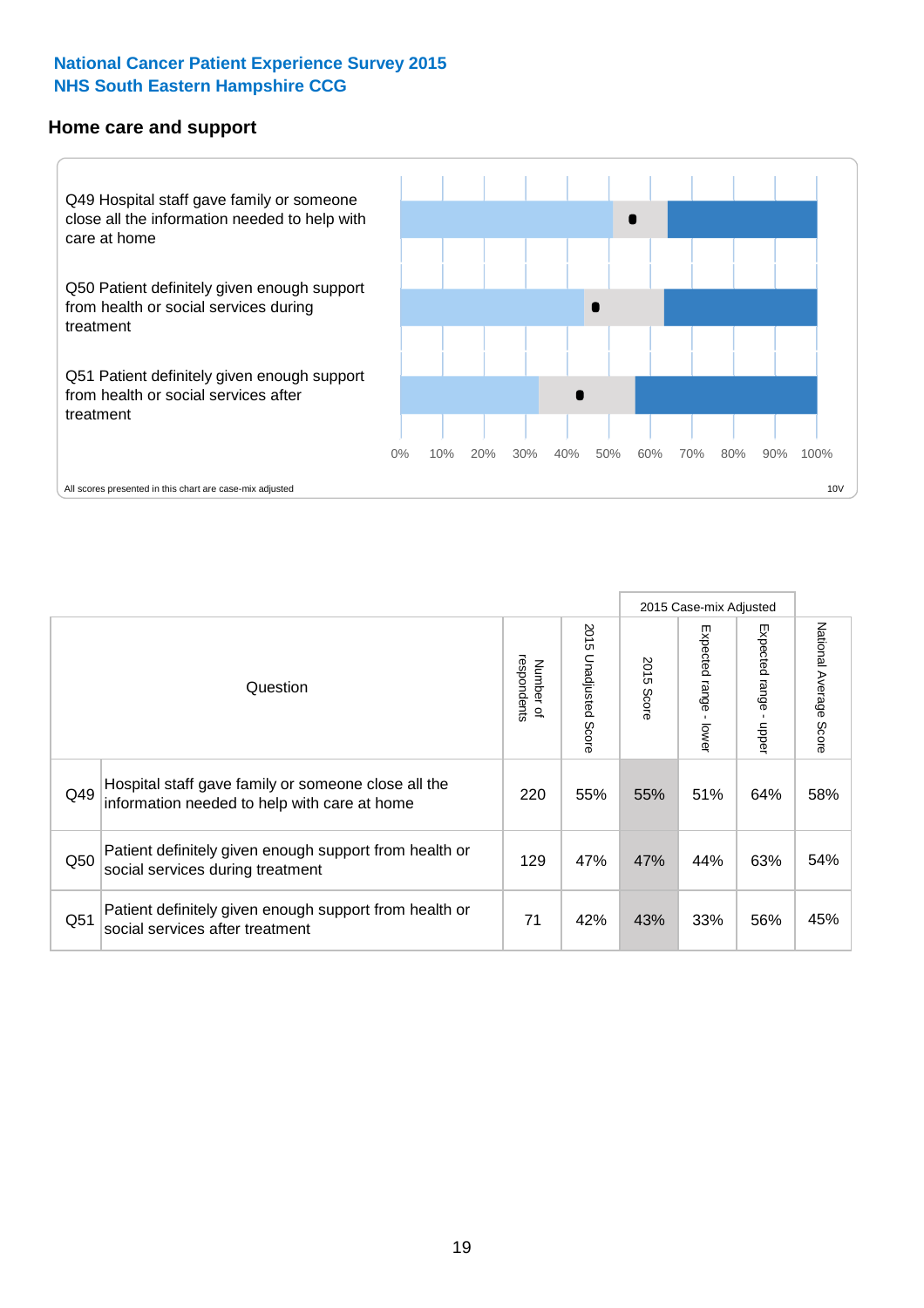#### **Care from your general practice**



|     |                                                                           |                                       |                             |               |                         | 2015 Case-mix Adjusted  |                           |
|-----|---------------------------------------------------------------------------|---------------------------------------|-----------------------------|---------------|-------------------------|-------------------------|---------------------------|
|     | Question                                                                  | respondents<br>Number<br>$\mathbf{Q}$ | 2015<br>Unadjusted<br>Score | 2015<br>Score | Expected range<br>lower | Expected range<br>doper | National Average<br>Score |
| Q52 | GP given enough information about patient's condition<br>and treatment    | 217                                   | 94%                         | 93%           | 93%                     | 98%                     | 95%                       |
| Q53 | Practice staff definitely did everything they could to<br>support patient | 167                                   | 67%                         | 67%           | 55%                     | 70%                     | 63%                       |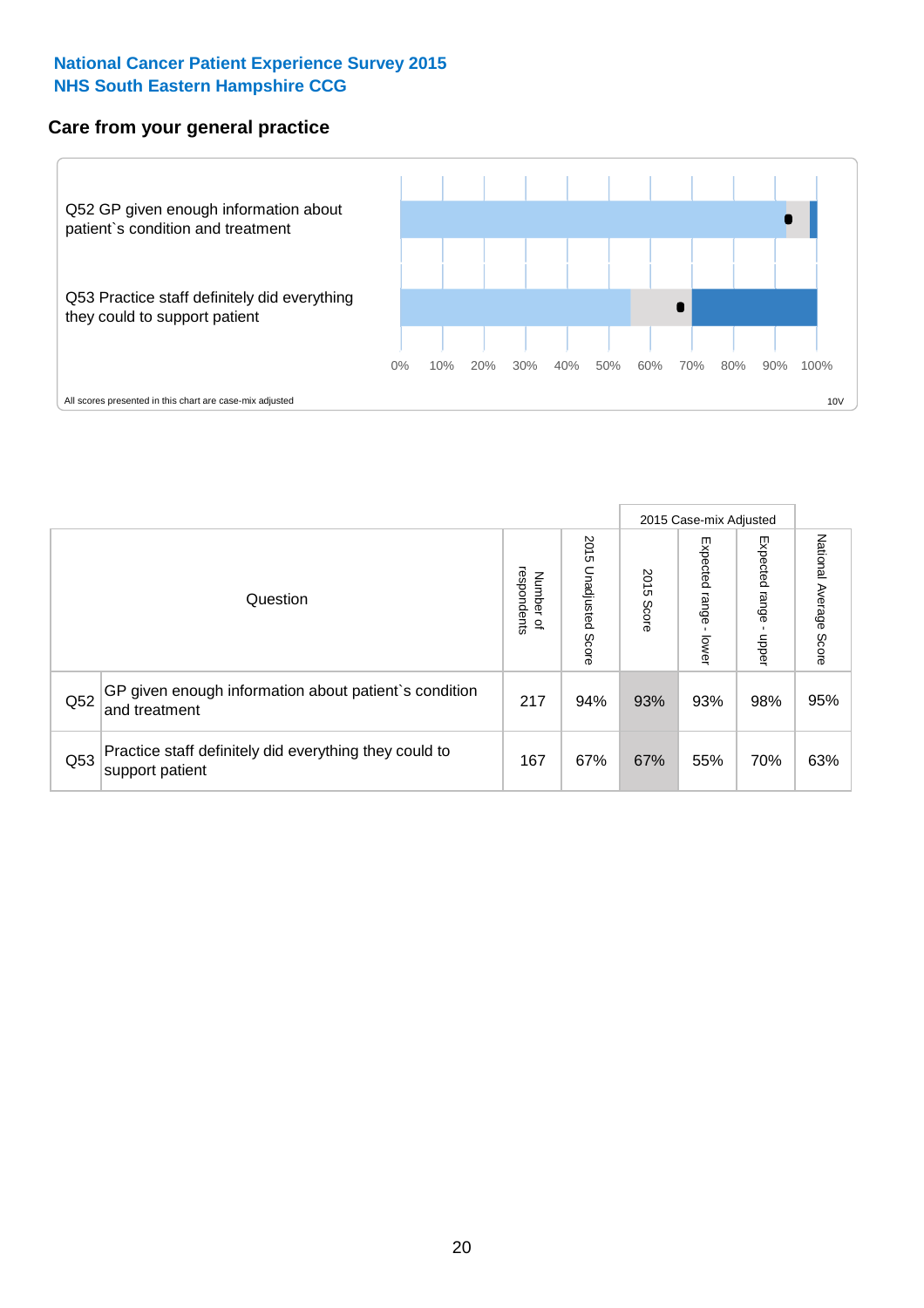### **Your overall NHS care (Part 1 of 2)**



|     |                                                                    |                          | 2015 Case-mix Adjusted          |                      |                         |                                           |                        |
|-----|--------------------------------------------------------------------|--------------------------|---------------------------------|----------------------|-------------------------|-------------------------------------------|------------------------|
|     | Question                                                           | respondents<br>Number of | 2015<br><b>Unadjusted Score</b> | 2015<br><b>Score</b> | Expected range<br>lower | Expected range<br>$\blacksquare$<br>nbber | National Average Score |
| Q54 | Hospital and community staff always worked well together           | 250                      | 60%                             | 60%                  | 54%                     | 67%                                       | 61%                    |
| Q55 | Patient given a care plan                                          | 205                      | 25%                             | 27%                  | 26%                     | 40%                                       | 33%                    |
| Q56 | Overall the administration of the care was very good /<br>good     | 257                      | 85%                             | 85%                  | 85%                     | 93%                                       | 89%                    |
| Q57 | Length of time for attending clinics and appointments was<br>right | 252                      | 66%                             | 66%                  | 58%                     | 74%                                       | 66%                    |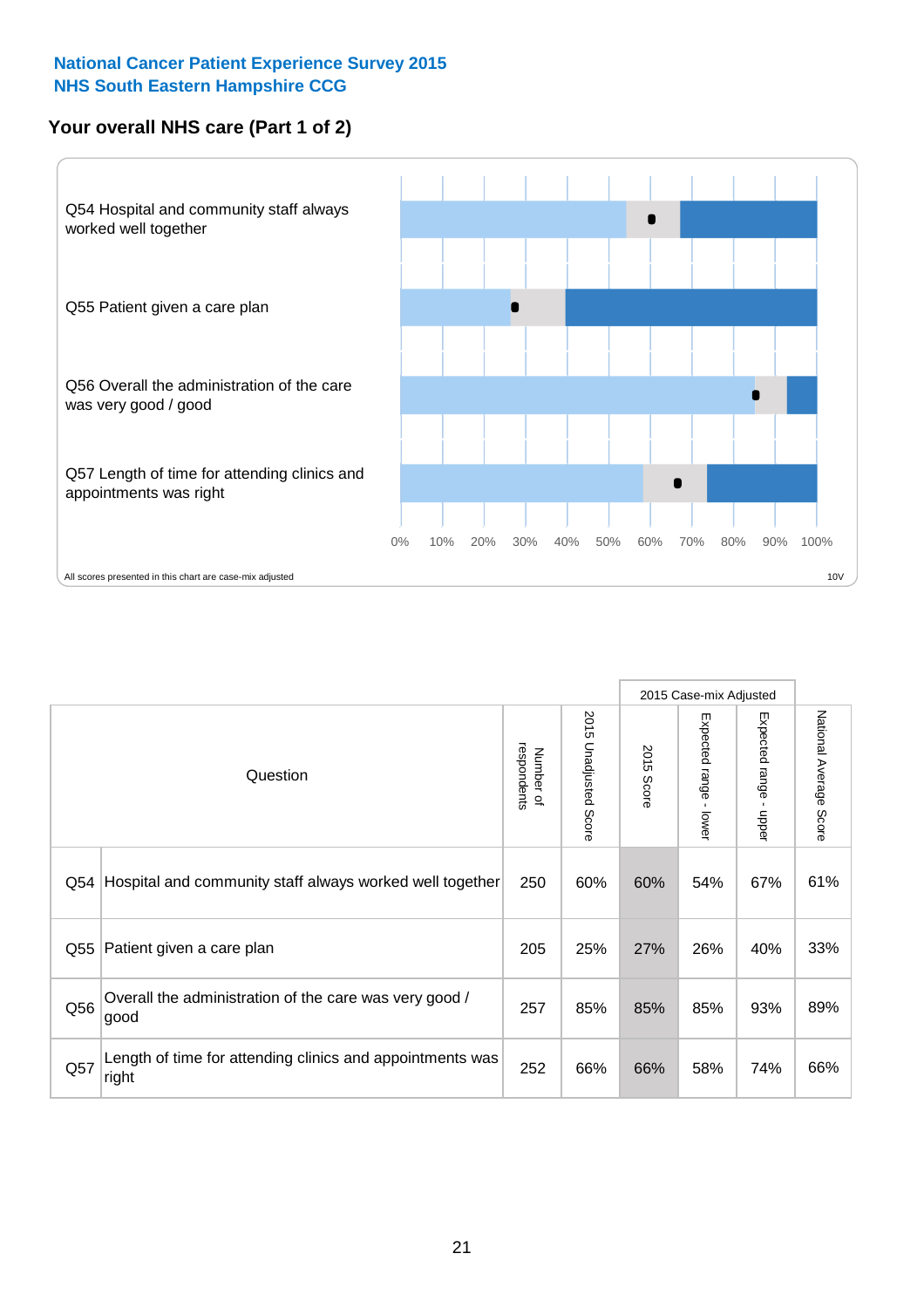# **Your overall NHS care (Part 2 of 2)**



|     |                                                       |                                              |                             |               |                            | 2015 Case-mix Adjusted     |                        |
|-----|-------------------------------------------------------|----------------------------------------------|-----------------------------|---------------|----------------------------|----------------------------|------------------------|
|     | Question                                              | respondents<br>Number<br>$\overline{\sigma}$ | 2015<br>Unadjusted<br>Score | 2015<br>Score | Expected<br>range<br>lower | Expected<br>range<br>doper | National Average Score |
| Q58 | Taking part in cancer research discussed with patient | 249                                          | 23%                         | 24%           | 21%                        | 36%                        | 28%                    |



|     |                                                                        |                                   |                             |               |                                         | 2015 Case-mix Adjusted                                |                              |
|-----|------------------------------------------------------------------------|-----------------------------------|-----------------------------|---------------|-----------------------------------------|-------------------------------------------------------|------------------------------|
|     | Question                                                               | respondents<br>Number<br>$\Omega$ | 2015<br>Unadjusted<br>Score | 2015<br>Score | OWer<br>limit<br>range<br>٩<br>expected | Upper<br>limit<br>range<br>$\overline{a}$<br>expected | National<br>Average<br>Score |
| Q59 | Patient's average rating of care scored from very poor to<br>very good | 252                               | 8.6                         | 8.6           | 8.5                                     | 8.9                                                   | 8.7                          |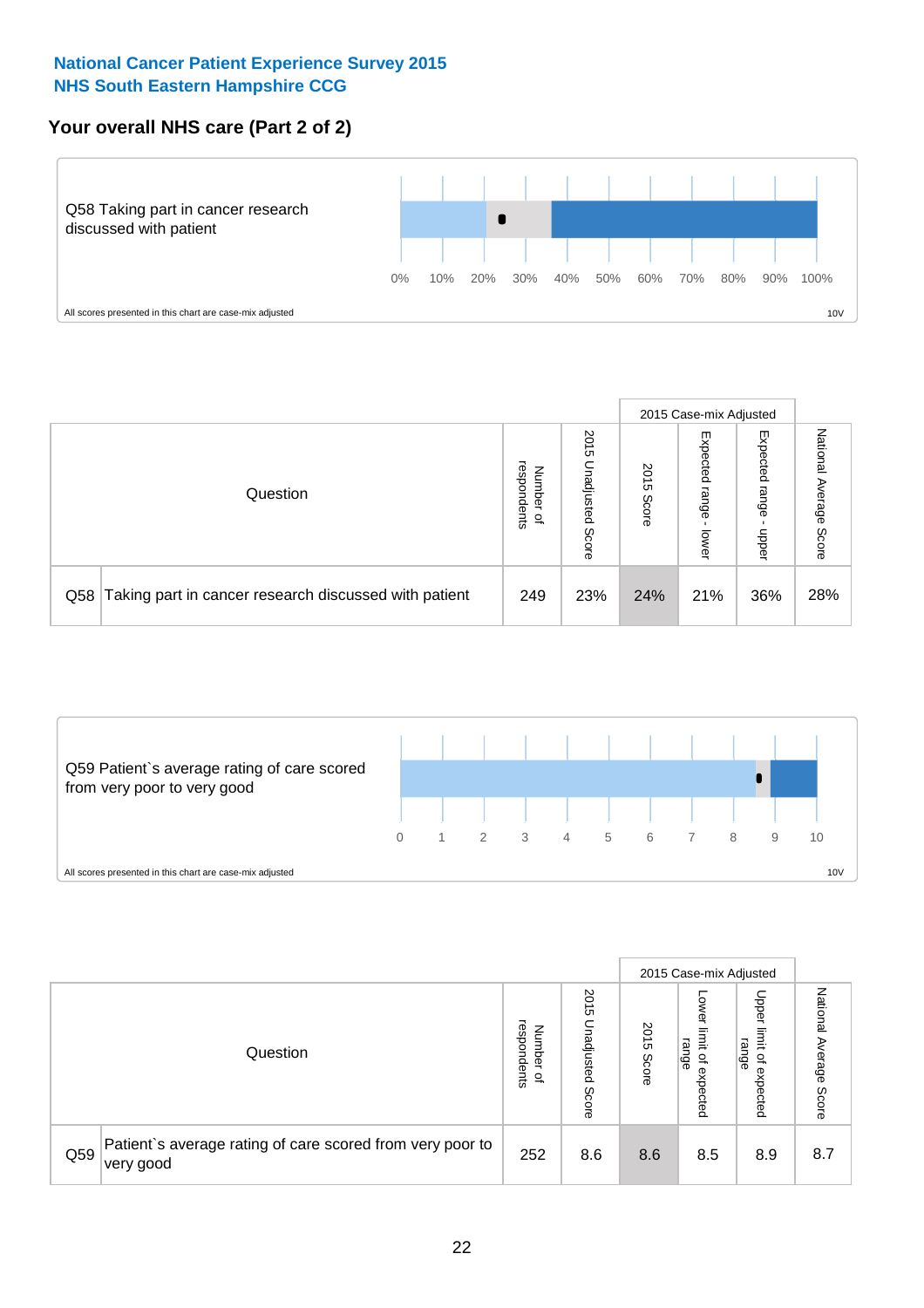# **Comparisons by tumour group for this CCG**

The following tables show the unadjusted CCG and the national percentage scores for each question broken down by tumour group. Where a cell in the table contains an asterisk this indicates that the number of patients in that group was below 21 and too small to display. Where a cell in the table contains "n.a." this indicates that there were no respondents for that tumour group.

# **Seeing your GP**

|                      | Q1. Saw GP once /<br>had to go to hospital | twice before being told | Q2. Patient thought<br>they were seen as<br>soon as necessary |                 |  |
|----------------------|--------------------------------------------|-------------------------|---------------------------------------------------------------|-----------------|--|
| <b>Cancer type</b>   | This CCG <sup>\$</sup>                     | <b>National</b>         | This CCG <sup>\$</sup>                                        | <b>National</b> |  |
| Brain / CNS          | n.a.                                       | 60%                     | n.a.                                                          | 77%             |  |
| <b>Breast</b>        | 94%                                        | 93%                     | 87%                                                           | 88%             |  |
| Colorectal / LGT     | 58%                                        | 72%                     | 81%                                                           | 80%             |  |
| Gynaecological       | $\star$                                    | 75%                     | $\star$                                                       | 78%             |  |
| Haematological       | 66%                                        | 64%                     | 84%                                                           | 80%             |  |
| <b>Head and Neck</b> | $\star$                                    | 77%                     | $\star$                                                       | 79%             |  |
| Lung                 | $\star$                                    | 69%                     | $\star$                                                       | 83%             |  |
| Prostate             | $\star$                                    | 79%                     | $\star$                                                       | 85%             |  |
| Sarcoma              | $\star$                                    | 64%                     | $\star$                                                       | 69%             |  |
| <b>Skin</b>          | $\star$                                    | 91%                     | $\star$                                                       | 87%             |  |
| <b>Upper Gastro</b>  | $\star$                                    | 70%                     | $\star$                                                       | 78%             |  |
| Urological           | 77%                                        | 81%                     | 70%                                                           | 84%             |  |
| Other                | $\star$<br>70%                             |                         | $\star$                                                       | 78%             |  |
| <b>All Cancers</b>   | 75%                                        | 76%                     | 78%                                                           | 82%             |  |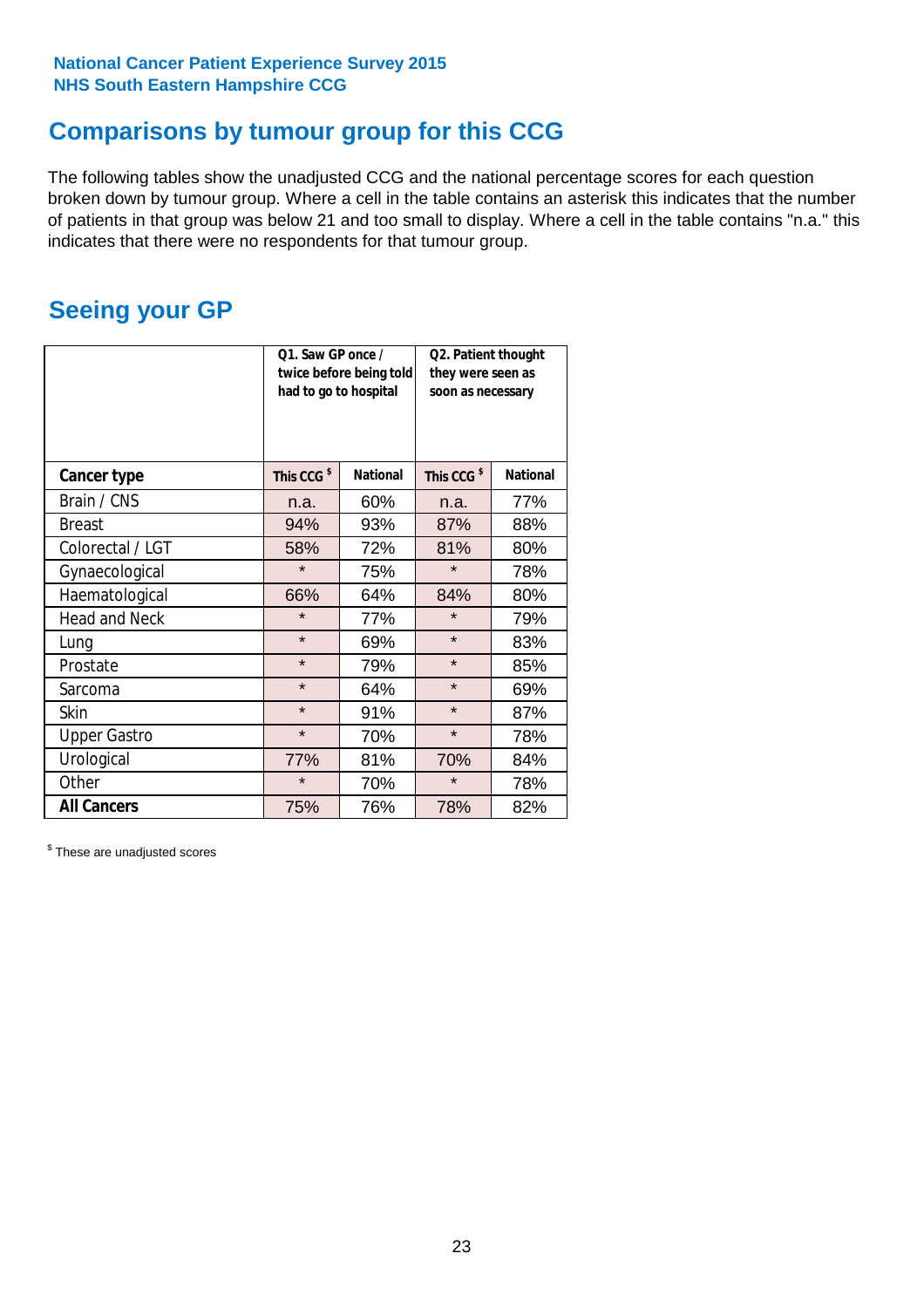# **Diagnostic tests**

|                      | be done was about<br>right | Q6. The length of time<br>waiting for the test to | Q7. Given complete<br>explanation of test<br>results in<br>understandable way |                 |  |
|----------------------|----------------------------|---------------------------------------------------|-------------------------------------------------------------------------------|-----------------|--|
| <b>Cancer type</b>   | This CCG <sup>\$</sup>     | <b>National</b>                                   | This CCG <sup>\$</sup>                                                        | <b>National</b> |  |
| Brain / CNS          | n.a.                       | 87%                                               | n.a.                                                                          | 69%             |  |
| <b>Breast</b>        | 89%                        | 90%                                               | 79%                                                                           | 82%             |  |
| Colorectal / LGT     | 84%                        | 86%                                               | 88%                                                                           | 81%             |  |
| Gynaecological       | $\star$                    | 84%                                               | $\star$                                                                       | 76%             |  |
| Haematological       | 97%                        | 87%                                               | 86%                                                                           | 76%             |  |
| <b>Head and Neck</b> | $\star$                    | 84%                                               | $\star$                                                                       | 77%             |  |
| Lung                 | $\star$                    | 87%                                               | $\star$                                                                       | 78%             |  |
| Prostate             | $\star$                    | 85%                                               | $\star$                                                                       | 79%             |  |
| Sarcoma              | $\star$                    | 81%                                               | $\star$                                                                       | 77%             |  |
| Skin                 | $\star$                    | 89%                                               | $\star$                                                                       | 85%             |  |
| <b>Upper Gastro</b>  | $\star$                    | 83%                                               | $\star$                                                                       | 77%             |  |
| Urological           | 75%                        | 85%                                               | 74%                                                                           | 78%             |  |
| Other                | $\star$                    | 85%                                               | $\star$                                                                       | 76%             |  |
| <b>All Cancers</b>   | 88%                        | 87%                                               | 79%                                                                           | 79%             |  |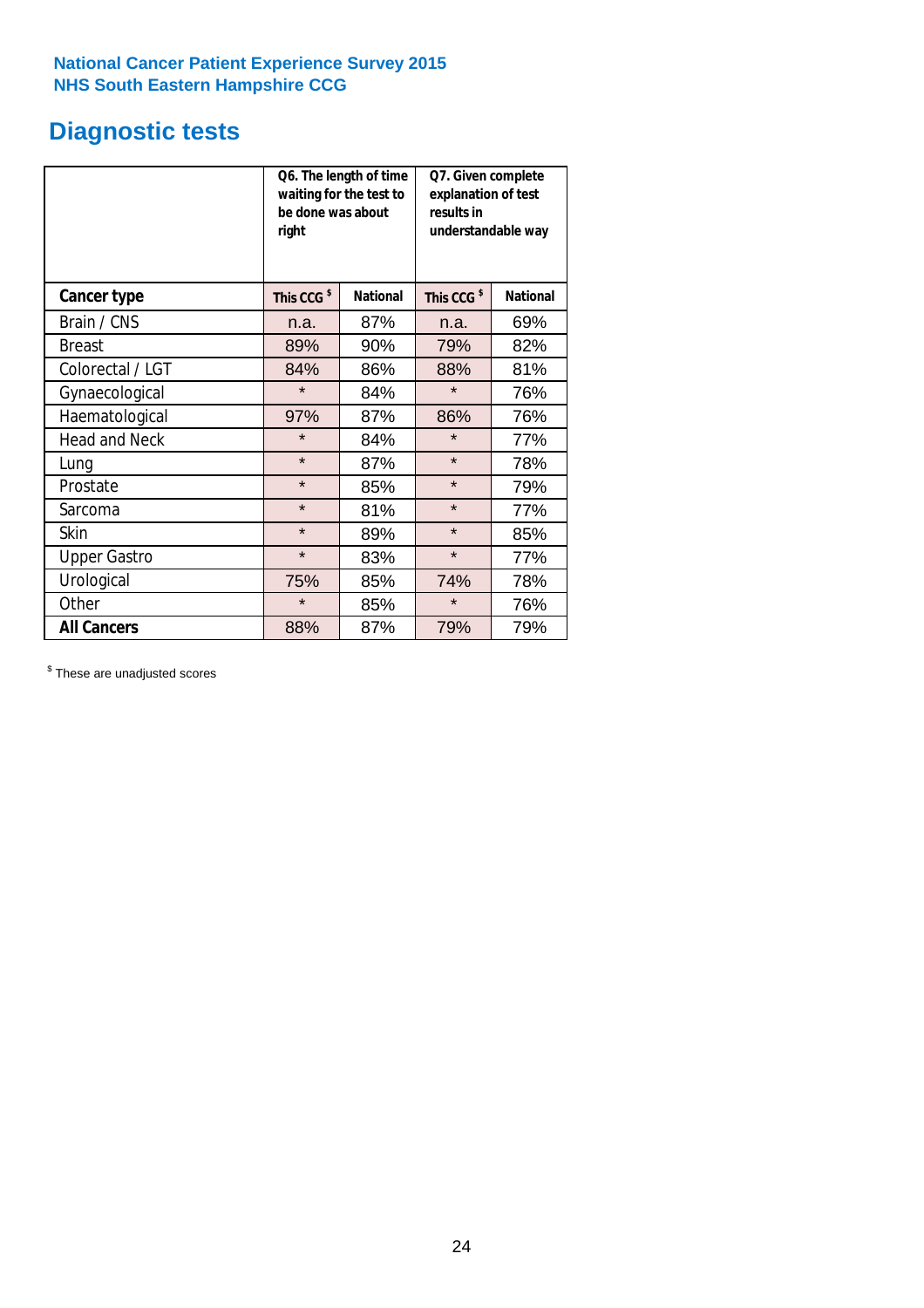# **Finding out what was wrong with you**

|                     | Q8. Patient told they<br>could bring a family<br>member or friend<br>when first told they<br>had cancer |                 | Q9. Patient felt they<br>were told sensitively<br>that they had cancer |                 | Q10. Patient<br>completely understood<br>the explanation of<br>what was wrong |                 | Q11. Patient given<br>easy to understand<br>written information<br>about the type of<br>cancer they had |                 |
|---------------------|---------------------------------------------------------------------------------------------------------|-----------------|------------------------------------------------------------------------|-----------------|-------------------------------------------------------------------------------|-----------------|---------------------------------------------------------------------------------------------------------|-----------------|
| Cancer type         | This CCG <sup>\$</sup>                                                                                  | <b>National</b> | This CCG <sup>\$</sup>                                                 | <b>National</b> | This CCG <sup>\$</sup>                                                        | <b>National</b> | This CCG <sup>\$</sup>                                                                                  | <b>National</b> |
| Brain / CNS         | n.a.                                                                                                    | 85%             | n.a.                                                                   | 79%             | n.a.                                                                          | 60%             | n.a.                                                                                                    | 62%             |
| <b>Breast</b>       | 89%                                                                                                     | 83%             | 93%                                                                    | 88%             | 80%                                                                           | 78%             | 71%                                                                                                     | 76%             |
| Colorectal / LGT    | 93%                                                                                                     | 83%             | 97%                                                                    | 85%             | 72%                                                                           | 79%             | 67%                                                                                                     | 71%             |
| Gynaecological      | $\star$                                                                                                 | 75%             | $\star$                                                                | 83%             | $\star$                                                                       | 73%             | $\star$                                                                                                 | 69%             |
| Haematological      | 81%                                                                                                     | 75%             | 87%                                                                    | 83%             | 70%                                                                           | 60%             | 88%                                                                                                     | 74%             |
| Head and Neck       | $\star$                                                                                                 | 73%             | $\star$                                                                | 85%             | $\star$                                                                       | 75%             | $\star$                                                                                                 | 61%             |
| Lung                | $\star$                                                                                                 | 80%             | $\star$                                                                | 83%             | $\star$                                                                       | 75%             | $\star$                                                                                                 | 66%             |
| Prostate            | $\star$                                                                                                 | 80%             | $\star$                                                                | 84%             | $\star$                                                                       | 78%             | $\star$                                                                                                 | 80%             |
| Sarcoma             | $\star$                                                                                                 | 77%             | $\star$                                                                | 82%             | $\star$                                                                       | 63%             | $\star$                                                                                                 | 61%             |
| Skin                | $\star$                                                                                                 | 71%             | $\star$                                                                | 90%             | $\star$                                                                       | 83%             | $\star$                                                                                                 | 84%             |
| <b>Upper Gastro</b> | $\star$                                                                                                 | 79%             | $\star$                                                                | 79%             | $\star$                                                                       | 72%             | $\star$                                                                                                 | 64%             |
| Urological          | 76%                                                                                                     | 74%             | 88%                                                                    | 82%             | 65%                                                                           | 76%             | 82%                                                                                                     | 71%             |
| Other               | $\star$                                                                                                 | 77%             | $\star$                                                                | 82%             | $\star$                                                                       | 72%             | $\star$                                                                                                 | 61%             |
| <b>All Cancers</b>  | 84%                                                                                                     | 79%             | 87%                                                                    | 84%             | 74%                                                                           | 73%             | 71%                                                                                                     | 72%             |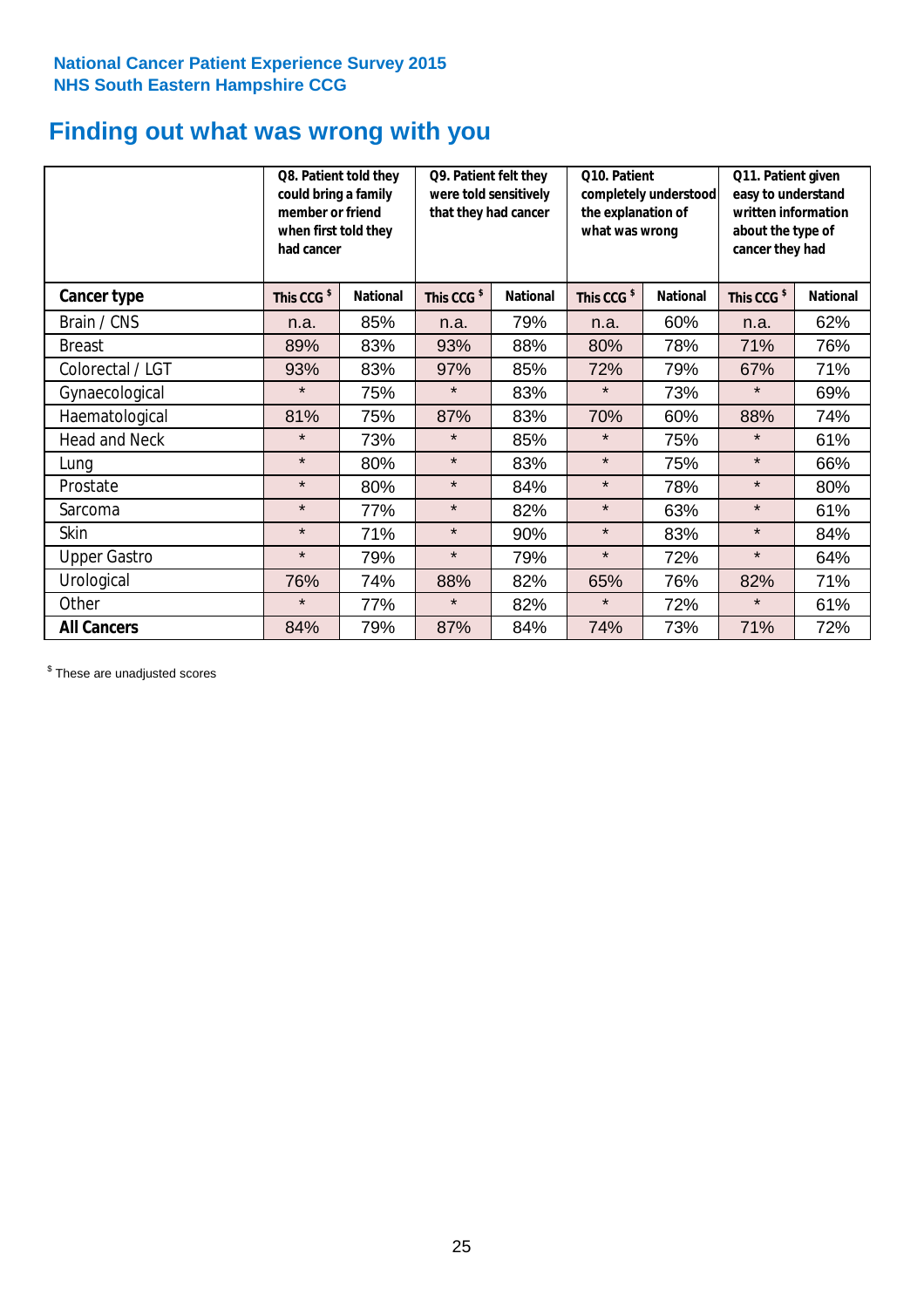# **Deciding the best treatment for you**

|                      | treatment options<br>were completely<br>explained | Q12. Patient felt that | Q13. Possible side<br>understandable way | effects explained in an | Q14. Patient given<br>practical advice and<br>support in dealing with<br>side effects of<br>treatment |                 |  |
|----------------------|---------------------------------------------------|------------------------|------------------------------------------|-------------------------|-------------------------------------------------------------------------------------------------------|-----------------|--|
| Cancer type          | This CCG <sup>\$</sup>                            | <b>National</b>        | This CCG <sup>\$</sup>                   | <b>National</b>         | This CCG <sup>\$</sup>                                                                                | <b>National</b> |  |
| Brain / CNS          | n.a.                                              | 80%                    | n.a.                                     | 71%                     | n.a.                                                                                                  | 62%             |  |
| <b>Breast</b>        | 80%                                               | 84%                    | 72%                                      | 76%                     | 69%                                                                                                   | 69%             |  |
| Colorectal / LGT     | 92%                                               | 85%                    | 77%                                      | 75%                     | 69%                                                                                                   | 68%             |  |
| Gynaecological       | $\star$                                           | 84%                    | $\star$                                  | 76%                     | $\star$                                                                                               | 68%             |  |
| Haematological       | 87%                                               | 81%                    | 84%                                      | 69%                     | 83%                                                                                                   | 65%             |  |
| <b>Head and Neck</b> | $\star$                                           | 85%                    | $\star$                                  | 72%                     | $\star$                                                                                               | 67%             |  |
| Lung                 | $\star$                                           | 84%                    | $\star$                                  | 74%                     | $\star$                                                                                               | 69%             |  |
| Prostate             | $\star$                                           | 80%                    | $\star$                                  | 71%                     | $\star$                                                                                               | 61%             |  |
| Sarcoma              | $\star$                                           | 82%                    | $\star$                                  | 75%                     | $\star$                                                                                               | 66%             |  |
| Skin                 | $\star$                                           | 88%                    | $\star$                                  | 75%                     | $\star$                                                                                               | 74%             |  |
| <b>Upper Gastro</b>  | $\star$                                           | 83%                    | $\star$                                  | 72%                     | $\star$                                                                                               | 66%             |  |
| Urological           | 85%                                               | 80%                    | 78%                                      | 69%                     | 58%                                                                                                   | 61%             |  |
| Other                | $\star$                                           | 80%                    | $\star$                                  | 72%                     | $\star$                                                                                               | 64%             |  |
| <b>All Cancers</b>   | 85%                                               | 83%                    | 74%                                      | 73%                     | 68%                                                                                                   | 66%             |  |

|                      | in the future          | Q15. Patient definitely<br>told about side effects<br>that could affect them | Q16. Patient definitely<br>involved in decisions<br>about care and<br>treatment |                 |  |
|----------------------|------------------------|------------------------------------------------------------------------------|---------------------------------------------------------------------------------|-----------------|--|
| <b>Cancer type</b>   | This CCG <sup>\$</sup> | <b>National</b>                                                              | This CCG <sup>\$</sup>                                                          | <b>National</b> |  |
| Brain / CNS          | n.a.                   | 56%                                                                          | n.a.                                                                            | 74%             |  |
| <b>Breast</b>        | 51%                    | 55%                                                                          | 78%                                                                             | 79%             |  |
| Colorectal / LGT     | 54%                    | 56%                                                                          | 74%                                                                             | 79%             |  |
| Gynaecological       | $\star$<br>54%         |                                                                              | $\star$                                                                         | 76%             |  |
| Haematological       | 50%<br>56%             |                                                                              | 86%                                                                             | 77%             |  |
| <b>Head and Neck</b> | $\star$                | 58%                                                                          | $\star$                                                                         | 76%             |  |
| Lung                 | $\star$                | 54%                                                                          | $\star$                                                                         | 78%             |  |
| Prostate             | $\star$                | 63%                                                                          | $\star$                                                                         | 79%             |  |
| Sarcoma              | $\star$                | 54%                                                                          | $\star$                                                                         | 77%             |  |
| Skin                 | $\star$                | 66%                                                                          | $\star$                                                                         | 86%             |  |
| <b>Upper Gastro</b>  | $\star$                | 53%                                                                          | $\star$                                                                         | 77%             |  |
| Urological           | 48%                    | 52%                                                                          | 73%                                                                             | 75%             |  |
| Other                | $\star$                | 51%                                                                          | $\star$                                                                         | 75%             |  |
| <b>All Cancers</b>   | 53%                    | 54%                                                                          | 79%                                                                             | 78%             |  |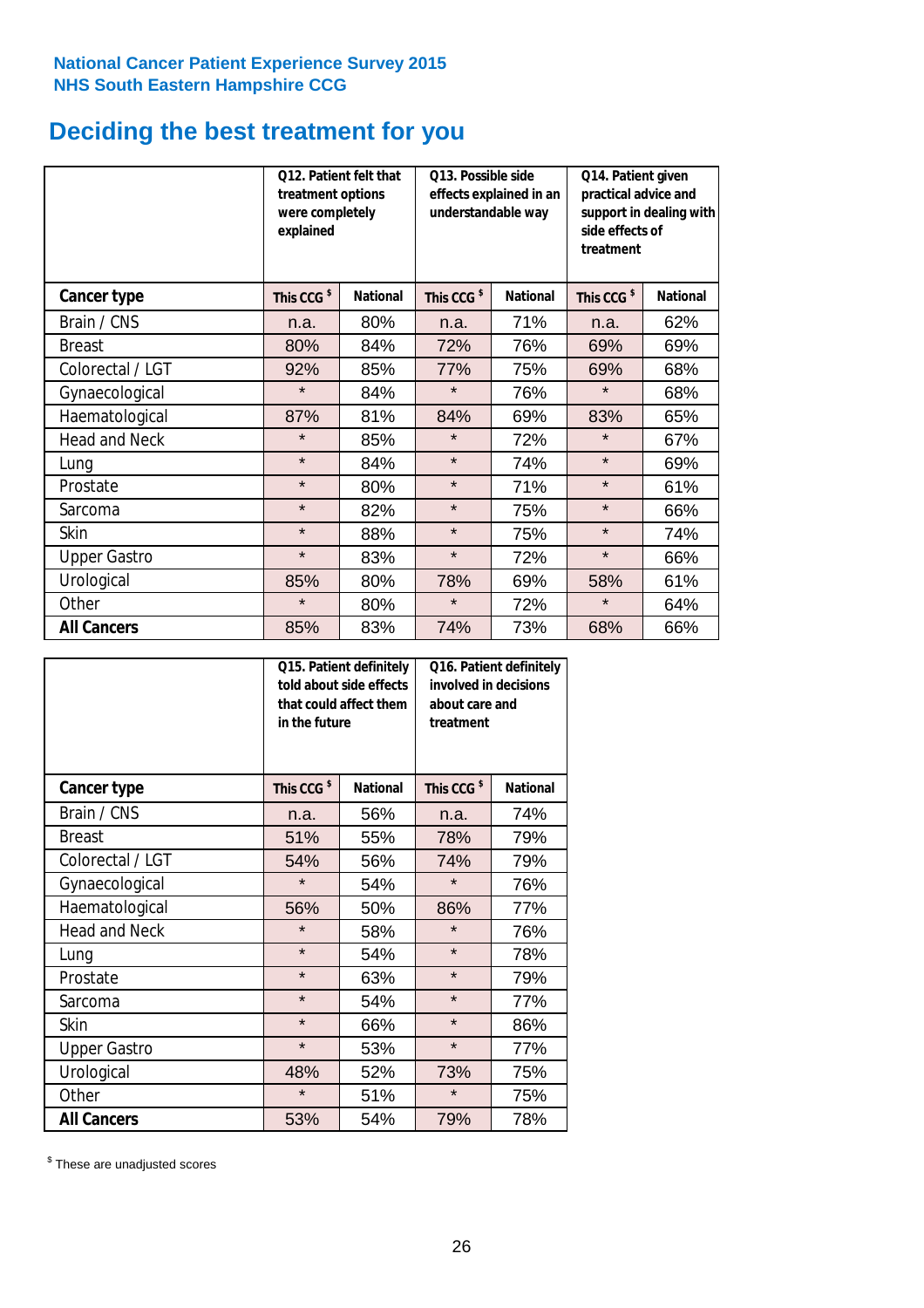# **Clinical Nurse Specialist**

|                      | would support them<br>through their<br>treatment | Q17. Patient given the<br>name of the CNS who | Q18. Patient found it<br>easy to contact their<br><b>CNS</b> |                 | <b>Q19. Get</b><br>understandable<br>answers to important<br>questions all or most<br>of the time |                 |  |
|----------------------|--------------------------------------------------|-----------------------------------------------|--------------------------------------------------------------|-----------------|---------------------------------------------------------------------------------------------------|-----------------|--|
| Cancer type          | This CCG <sup>\$</sup>                           | <b>National</b>                               | This CCG <sup>\$</sup>                                       | <b>National</b> | This CCG <sup>\$</sup>                                                                            | <b>National</b> |  |
| Brain / CNS          | n.a.                                             | 95%                                           | n.a.                                                         | 84%             | n.a.                                                                                              | 85%             |  |
| <b>Breast</b>        | 96%                                              | 94%                                           | 80%                                                          | 85%             | 89%                                                                                               | 88%             |  |
| Colorectal / LGT     | 94%                                              | 91%                                           | 82%                                                          | 88%             | 89%                                                                                               | 90%             |  |
| Gynaecological       | 100%                                             | 93%                                           | $\star$                                                      | 86%             | $\star$                                                                                           | 87%             |  |
| Haematological       | 92%                                              | 89%                                           | 100%                                                         | 89%             | 97%                                                                                               | 90%             |  |
| <b>Head and Neck</b> | $\star$                                          | 88%                                           | $\star$                                                      | 86%             | $\star$                                                                                           | 88%             |  |
| Lung                 | $\star$                                          | 93%                                           | $\star$                                                      | 89%             | $\star$                                                                                           | 89%             |  |
| Prostate             | $\star$                                          | 89%                                           | $\star$                                                      | 83%             | $\star$                                                                                           | 88%             |  |
| Sarcoma              | $\star$                                          | 87%                                           | $\star$                                                      | 86%             | $\star$                                                                                           | 88%             |  |
| Skin                 | $\star$                                          | 88%                                           | $\star$                                                      | 90%             | $\star$                                                                                           | 92%             |  |
| <b>Upper Gastro</b>  | $\star$                                          | 92%                                           | $\star$                                                      | 87%             | $\star$                                                                                           | 88%             |  |
| Urological           | 74%                                              | 80%                                           | $\star$                                                      | 85%             | $\star$                                                                                           | 88%             |  |
| Other                | $\star$                                          | 86%                                           | $\star$                                                      | 86%             | $\star$                                                                                           | 87%             |  |
| <b>All Cancers</b>   | 91%                                              | 90%                                           | 85%                                                          | 87%             | 86%                                                                                               | 88%             |  |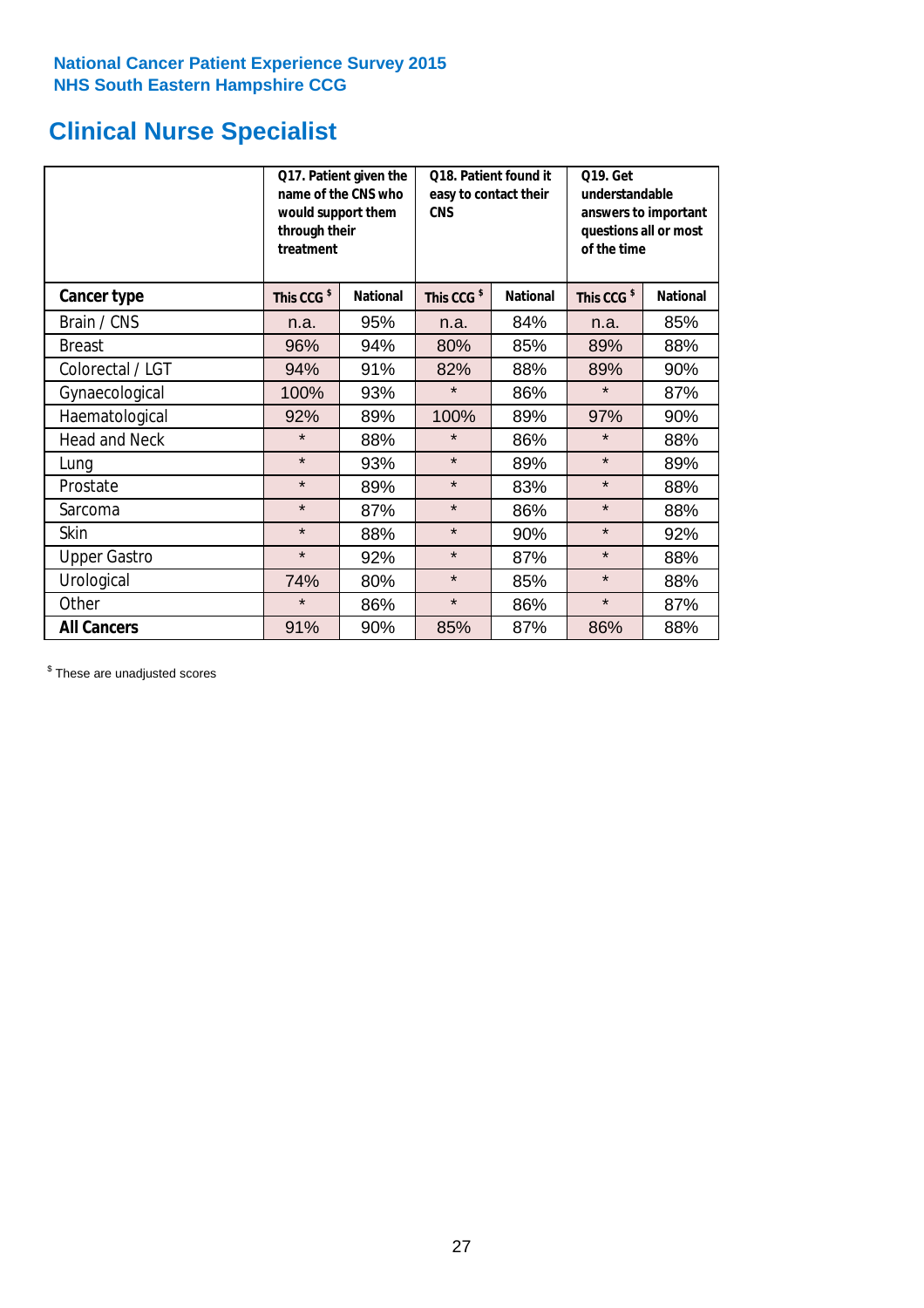# **Support for people with cancer**

|                      | Q20. Hospital staff<br>gave information<br>about support groups |                 | Q21. Hospital staff<br>gave information<br>about impact cancer<br>could have on day to<br>day activities |                 | Q22. Hospital staff<br>gave information on<br>getting financial help |                 | Q23. Hospital staff told<br>patient they could get<br>free prescriptions |                 |
|----------------------|-----------------------------------------------------------------|-----------------|----------------------------------------------------------------------------------------------------------|-----------------|----------------------------------------------------------------------|-----------------|--------------------------------------------------------------------------|-----------------|
| <b>Cancer type</b>   | This CCG <sup>\$</sup>                                          | <b>National</b> | This CCG <sup>\$</sup>                                                                                   | <b>National</b> | This CCG <sup>\$</sup>                                               | <b>National</b> | This CCG <sup>\$</sup>                                                   | <b>National</b> |
| Brain / CNS          | n.a.                                                            | 85%             | n.a.                                                                                                     | 80%             | n.a.                                                                 | 72%             | n.a.                                                                     | 79%             |
| <b>Breast</b>        | 90%                                                             | 88%             | 89%                                                                                                      | 85%             | 55%                                                                  | 60%             | 70%                                                                      | 80%             |
| Colorectal / LGT     | 78%                                                             | 82%             | 82%                                                                                                      | 82%             | $\star$                                                              | 52%             | $\star$                                                                  | 83%             |
| Gynaecological       | $\star$                                                         | 83%             | $\star$                                                                                                  | 81%             | $\star$                                                              | 58%             | $\star$                                                                  | 76%             |
| Haematological       | 97%                                                             | 82%             | 93%                                                                                                      | 82%             | $\star$                                                              | 56%             | 83%                                                                      | 86%             |
| <b>Head and Neck</b> | $\star$                                                         | 83%             | $\star$                                                                                                  | 80%             | $\star$                                                              | 55%             | $\star$                                                                  | 80%             |
| Lung                 | $\star$                                                         | 82%             | $\star$                                                                                                  | 80%             | $\star$                                                              | 68%             | $\star$                                                                  | 85%             |
| Prostate             | $\star$                                                         | 85%             | $\star$                                                                                                  | 81%             | $\star$                                                              | 41%             | $\star$                                                                  | 76%             |
| Sarcoma              | $\star$                                                         | 82%             | $\star$                                                                                                  | 80%             | $\star$                                                              | 57%             | $\star$                                                                  | 75%             |
| Skin                 | $\star$                                                         | 85%             | $\star$                                                                                                  | 85%             | $\star$                                                              | 51%             | $\star$                                                                  | 65%             |
| <b>Upper Gastro</b>  | $\star$                                                         | 82%             | $\star$                                                                                                  | 78%             | $\star$                                                              | 57%             | $\star$                                                                  | 83%             |
| Urological           | $\star$                                                         | 71%             | $\star$                                                                                                  | 70%             | $\star$                                                              | 33%             | $\star$                                                                  | 69%             |
| Other                | $\star$                                                         | 80%             | $\star$                                                                                                  | 77%             | $\star$                                                              | 53%             | $\star$                                                                  | 79%             |
| <b>All Cancers</b>   | 86%                                                             | 83%             | 83%                                                                                                      | 81%             | 51%                                                                  | 55%             | 79%                                                                      | 80%             |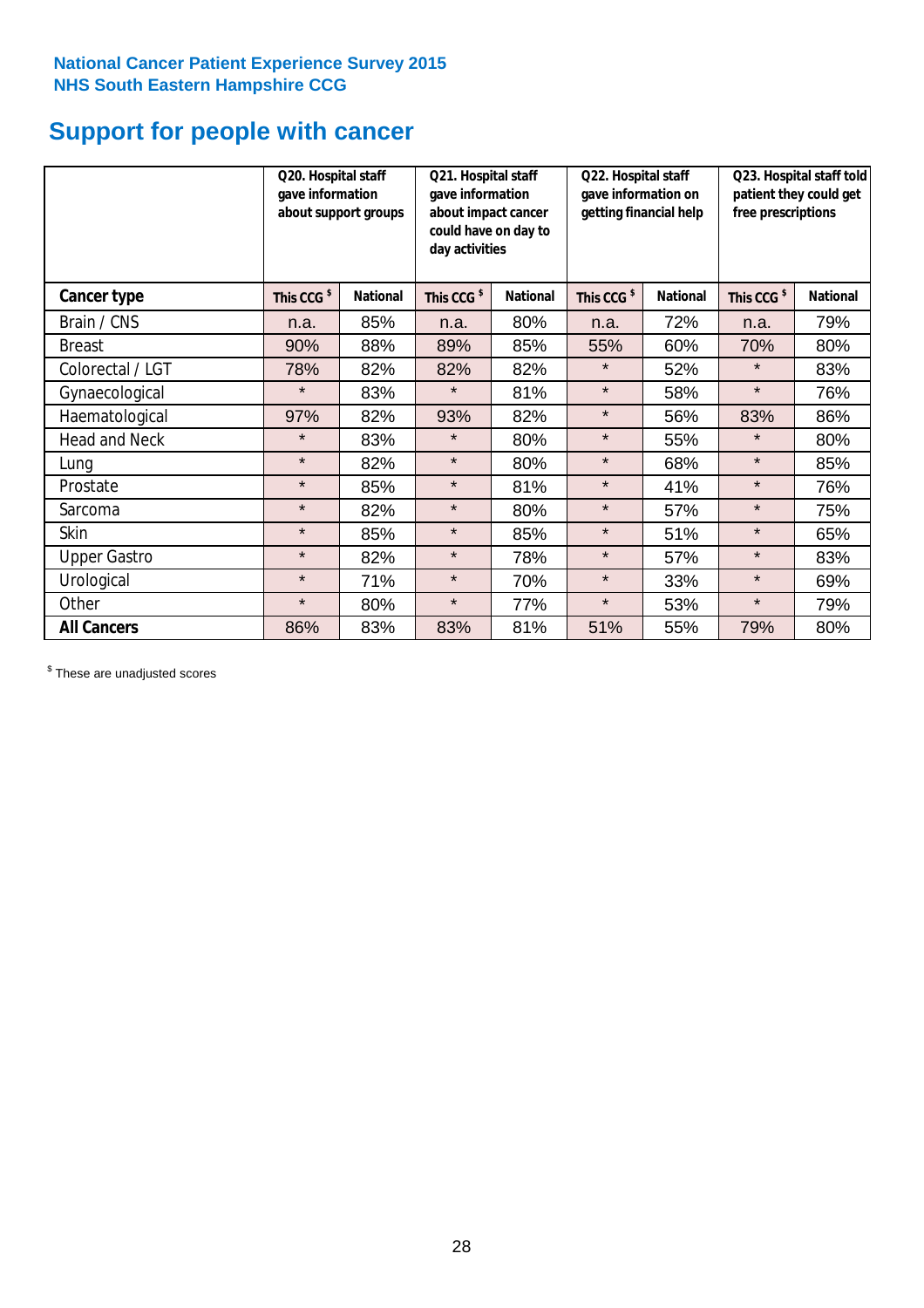# **Operations**

|                      | Q26. Staff explained<br>how operation had<br>gone in<br>understandable way |                 |  |  |  |
|----------------------|----------------------------------------------------------------------------|-----------------|--|--|--|
| <b>Cancer type</b>   | This CCG <sup>\$</sup>                                                     | <b>National</b> |  |  |  |
| Brain / CNS          | n.a.                                                                       | 75%             |  |  |  |
| <b>Breast</b>        | 68%                                                                        | 77%             |  |  |  |
| Colorectal / LGT     | 81%                                                                        | 81%             |  |  |  |
| Gynaecological       | $\star$                                                                    | 79%             |  |  |  |
| Haematological       | $\star$                                                                    | 75%             |  |  |  |
| <b>Head and Neck</b> | $\star$                                                                    | 77%             |  |  |  |
| Lung                 | $\star$                                                                    | 76%             |  |  |  |
| Prostate             | $\star$                                                                    | 76%             |  |  |  |
| Sarcoma              | $\star$                                                                    | 80%             |  |  |  |
| Skin                 | $\star$                                                                    | 84%             |  |  |  |
| <b>Upper Gastro</b>  | $\star$                                                                    | 81%             |  |  |  |
| Urological           | 71%                                                                        | 74%             |  |  |  |
| Other                | $\star$                                                                    | 78%             |  |  |  |
| <b>All Cancers</b>   | 76%                                                                        | 78%             |  |  |  |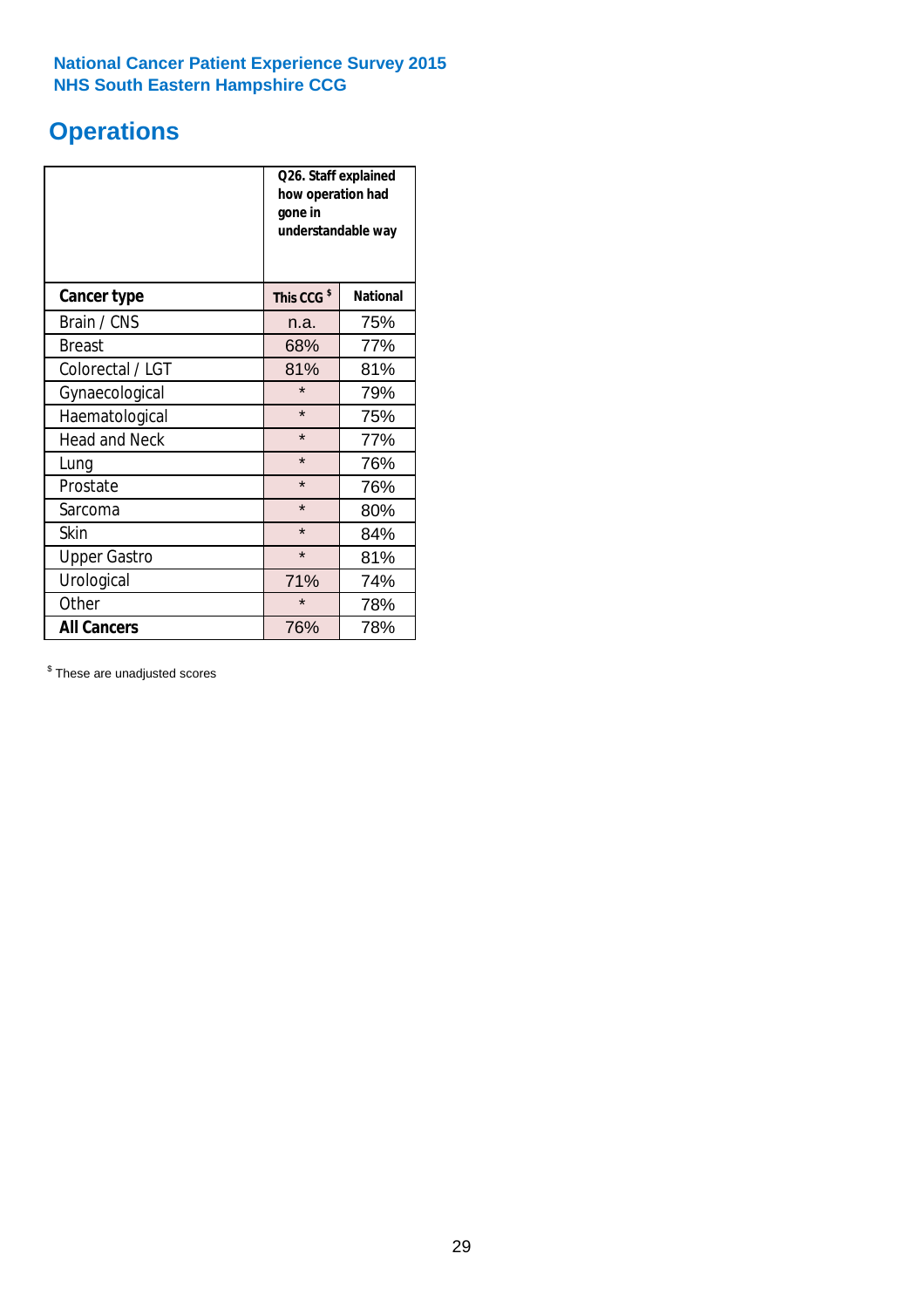# **Hospital care as an inpatient (Part 1 of 2)**

|                      |                        | Q28. Groups of doctors<br>or nurses did not talk<br>in front of patient as if<br>they were not there |                        | Q29. Patient had<br>confidence and trust in<br>all doctors treating<br>them |                        | Q30. Patient's family<br>or someone close<br>definitely had<br>opportunity to talk to<br>doctor |                        | Q31. Patient had<br>confidence and trust in I<br>all ward nurses |  |
|----------------------|------------------------|------------------------------------------------------------------------------------------------------|------------------------|-----------------------------------------------------------------------------|------------------------|-------------------------------------------------------------------------------------------------|------------------------|------------------------------------------------------------------|--|
| Cancer type          | This CCG <sup>\$</sup> | <b>National</b>                                                                                      | This CCG <sup>\$</sup> | <b>National</b>                                                             | This CCG <sup>\$</sup> | <b>National</b>                                                                                 | This CCG <sup>\$</sup> | <b>National</b>                                                  |  |
| Brain / CNS          | n.a.                   | 68%                                                                                                  | n.a.                   | 78%                                                                         | n.a.                   | 65%                                                                                             | n.a.                   | 67%                                                              |  |
| <b>Breast</b>        | 90%                    | 89%                                                                                                  | 85%                    | 86%                                                                         | 71%                    | 73%                                                                                             | 72%                    | 74%                                                              |  |
| Colorectal / LGT     | 78%                    | 75%                                                                                                  | 89%                    | 85%                                                                         | 67%                    | 72%                                                                                             | 59%                    | 68%                                                              |  |
| Gynaecological       | $\star$                | 84%                                                                                                  | $\star$                | 86%                                                                         | $\star$                | 71%                                                                                             | $\star$                | 69%                                                              |  |
| Haematological       | $\star$                | 80%                                                                                                  | $\star$                | 81%                                                                         | $\star$                | 75%                                                                                             | $\star$                | 73%                                                              |  |
| <b>Head and Neck</b> | $\star$                | 79%                                                                                                  | $\star$                | 85%                                                                         | $\star$                | 73%                                                                                             | $\star$                | 72%                                                              |  |
| Lung                 | $\star$                | 75%                                                                                                  | $\star$                | 82%                                                                         | $\star$                | 71%                                                                                             | $\star$                | 73%                                                              |  |
| Prostate             | $\star$                | 84%                                                                                                  | $\star$                | 87%                                                                         | $\star$                | 72%                                                                                             | $\star$                | 75%                                                              |  |
| Sarcoma              | $\star$                | 82%                                                                                                  | $\star$                | 85%                                                                         | $\star$                | 75%                                                                                             | $\star$                | 70%                                                              |  |
| Skin                 | $\star$                | 85%                                                                                                  | $\star$                | 90%                                                                         | $\star$                | 79%                                                                                             | $\star$                | 84%                                                              |  |
| <b>Upper Gastro</b>  | $\star$                | 75%                                                                                                  | $\star$                | 83%                                                                         | $\star$                | 72%                                                                                             | $\star$                | 70%                                                              |  |
| Urological           | 81%                    | 80%                                                                                                  | 71%                    | 84%                                                                         | $\star$                | 67%                                                                                             | $\star$                | 75%                                                              |  |
| Other                | $\star$                | 79%                                                                                                  | $\star$                | 79%                                                                         | $\star$                | 70%                                                                                             | $\star$                | 69%                                                              |  |
| <b>All Cancers</b>   | 84%                    | 81%                                                                                                  | 85%                    | 84%                                                                         | 69%                    | 72%                                                                                             | 71%                    | 72%                                                              |  |

|                      | Q32. Always / nearly<br>always enough nurses<br>on duty |                 | Q33. All staff asked<br>patient what name<br>they preferred to be<br>called by |                 | Q34. Always given<br>enough privacy when<br>discussing condition or<br>treatment |                 | Q35. Patient was able<br>to discuss worries or<br>fears with staff during<br>visit |                 |
|----------------------|---------------------------------------------------------|-----------------|--------------------------------------------------------------------------------|-----------------|----------------------------------------------------------------------------------|-----------------|------------------------------------------------------------------------------------|-----------------|
| <b>Cancer type</b>   | This CCG <sup>\$</sup>                                  | <b>National</b> | This CCG <sup>\$</sup>                                                         | <b>National</b> | This CCG <sup>\$</sup>                                                           | <b>National</b> | This CCG <sup>\$</sup>                                                             | <b>National</b> |
| Brain / CNS          | n.a.                                                    | 64%             | n.a.                                                                           | 69%             | n.a.                                                                             | 80%             | n.a.                                                                               | 44%             |
| <b>Breast</b>        | 63%                                                     | 69%             | 50%                                                                            | 60%             | 88%                                                                              | 86%             | 49%                                                                                | 53%             |
| Colorectal / LGT     | 41%                                                     | 61%             | 48%                                                                            | 70%             | 78%                                                                              | 84%             | $\star$                                                                            | 54%             |
| Gynaecological       | $\star$                                                 | 65%             | $\star$                                                                        | 63%             | $\star$                                                                          | 82%             | $\star$                                                                            | 50%             |
| Haematological       | $\star$                                                 | 63%             | $\star$                                                                        | 67%             | $\star$                                                                          | 86%             | $\star$                                                                            | 55%             |
| <b>Head and Neck</b> | $\star$                                                 | 67%             | $\star$                                                                        | 66%             | $\star$                                                                          | 85%             | $\star$                                                                            | 50%             |
| Lung                 | $\star$                                                 | 68%             | $\star$                                                                        | 71%             | $\star$                                                                          | 84%             | $\star$                                                                            | 49%             |
| Prostate             | $\star$                                                 | 71%             | $\star$                                                                        | 67%             | $\star$                                                                          | 87%             | $\star$                                                                            | 52%             |
| Sarcoma              | $\star$                                                 | 68%             | $\star$                                                                        | 71%             | $\star$                                                                          | 87%             | $\star$                                                                            | 52%             |
| Skin                 | $\star$                                                 | 81%             | $\star$                                                                        | 67%             | $\star$                                                                          | 89%             | $\star$                                                                            | 61%             |
| <b>Upper Gastro</b>  | $\star$                                                 | 62%             | $\star$                                                                        | 75%             | $\star$                                                                          | 83%             | $\star$                                                                            | 53%             |
| Urological           | $\star$                                                 | 68%             | 67%                                                                            | 71%             | 81%                                                                              | 84%             | $\star$                                                                            | 46%             |
| Other                | $\star$                                                 | 62%             | $\star$                                                                        | 66%             | $\star$                                                                          | 82%             | $\star$                                                                            | 48%             |
| <b>All Cancers</b>   | 63%                                                     | 66%             | 62%                                                                            | 67%             | 82%                                                                              | 85%             | 50%                                                                                | 52%             |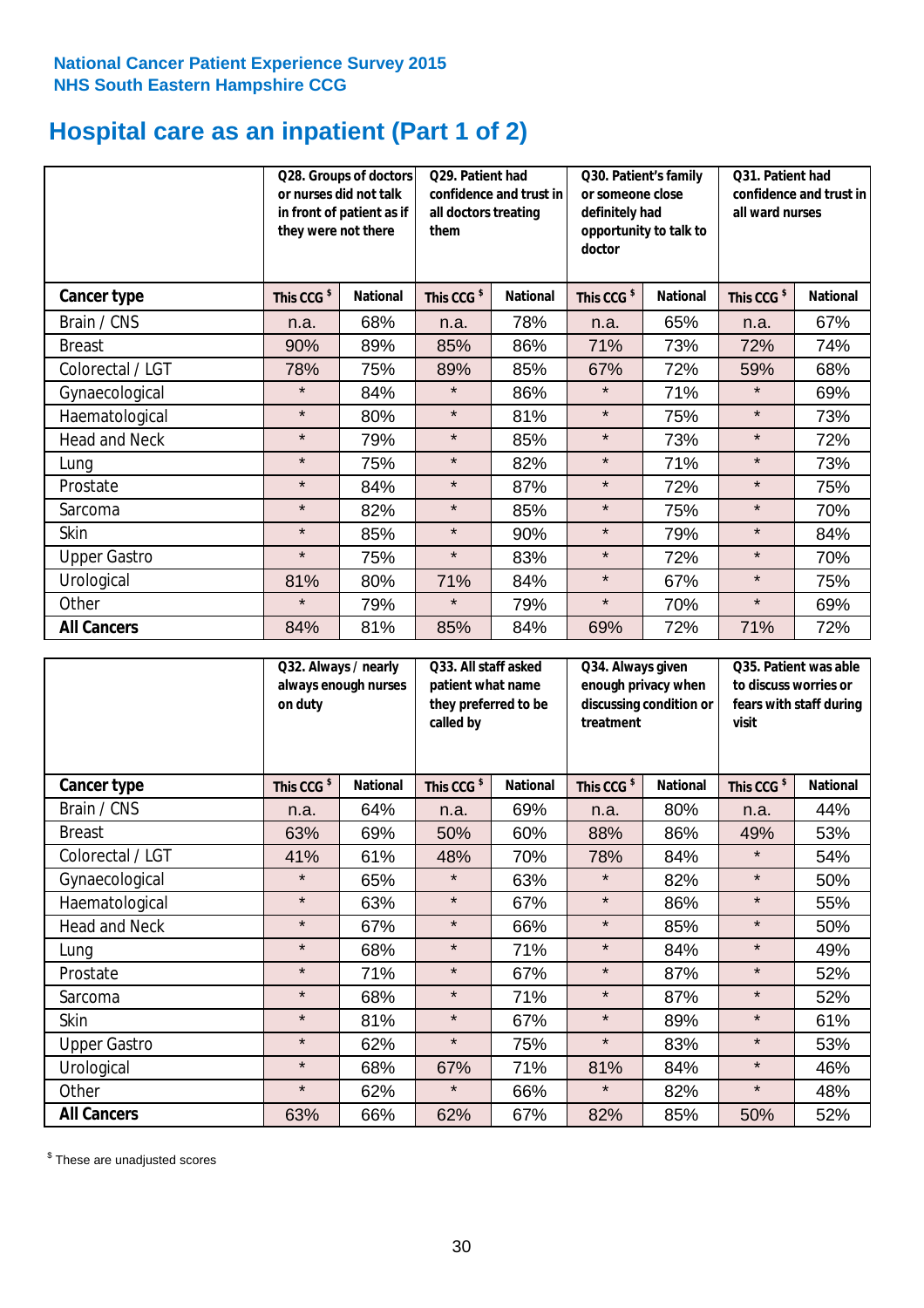# **Hospital care as an inpatient (Part 2 of 2)**

|                      | Q36. Hospital staff<br>definitely did<br>everything to help<br>control pain |                 | Q37. Always treated<br>with respect and<br>dignity by staff |                 | Q38. Given clear<br>written information<br>about what should /<br>should not do post<br>discharge |                 | Q39. Staff told patient<br>who to contact if<br>worried post discharge |                 |  |
|----------------------|-----------------------------------------------------------------------------|-----------------|-------------------------------------------------------------|-----------------|---------------------------------------------------------------------------------------------------|-----------------|------------------------------------------------------------------------|-----------------|--|
| Cancer type          | This CCG <sup>\$</sup>                                                      | <b>National</b> | This CCG <sup>\$</sup>                                      | <b>National</b> | This CCG <sup>\$</sup>                                                                            | <b>National</b> | This CCG <sup>\$</sup>                                                 | <b>National</b> |  |
| Brain / CNS          | n.a.                                                                        | 82%             | n.a.                                                        | 84%             | n.a.                                                                                              | 79%             | n.a.                                                                   | 91%             |  |
| <b>Breast</b>        | 86%                                                                         | 86%             | 90%                                                         | 88%             | 87%                                                                                               | 90%             | 95%                                                                    | 95%             |  |
| Colorectal / LGT     | 75%                                                                         | 84%             | 93%                                                         | 86%             | 68%                                                                                               | 83%             | 100%                                                                   | 94%             |  |
| Gynaecological       | $\star$                                                                     | 83%             | $\star$                                                     | 85%             | $\star$                                                                                           | 86%             | $\star$                                                                | 93%             |  |
| Haematological       | $\star$                                                                     | 84%             | $\star$                                                     | 89%             | $\star$                                                                                           | 79%             | $\star$                                                                | 95%             |  |
| <b>Head and Neck</b> | $\star$                                                                     | 84%             | $\star$                                                     | 88%             | $\star$                                                                                           | 86%             | $\star$                                                                | 92%             |  |
| Lung                 | $\star$                                                                     | 83%             | $\star$                                                     | 87%             | $\star$                                                                                           | 81%             | $\star$                                                                | 92%             |  |
| Prostate             | $\star$                                                                     | 85%             | $\star$                                                     | 91%             | $\star$                                                                                           | 87%             | $\star$                                                                | 94%             |  |
| Sarcoma              | $\star$                                                                     | 86%             | $\star$                                                     | 91%             | $\star$                                                                                           | 83%             | $\star$                                                                | 94%             |  |
| Skin                 | $\star$                                                                     | 88%             | $\star$                                                     | 93%             | $\star$                                                                                           | 91%             | $\star$                                                                | 97%             |  |
| <b>Upper Gastro</b>  | $\star$                                                                     | 83%             | $\star$                                                     | 86%             | $\star$                                                                                           | 79%             | $\star$                                                                | 93%             |  |
| Urological           | 81%                                                                         | 80%             | 81%                                                         | 88%             | 81%                                                                                               | 83%             | $\star$                                                                | 90%             |  |
| Other                | $\star$                                                                     | 82%             | $\star$                                                     | 85%             | $\star$                                                                                           | 80%             | $\star$                                                                | 92%             |  |
| <b>All Cancers</b>   | 83%                                                                         | 84%             | 88%                                                         | 87%             | 82%                                                                                               | 84%             | 92%                                                                    | 94%             |  |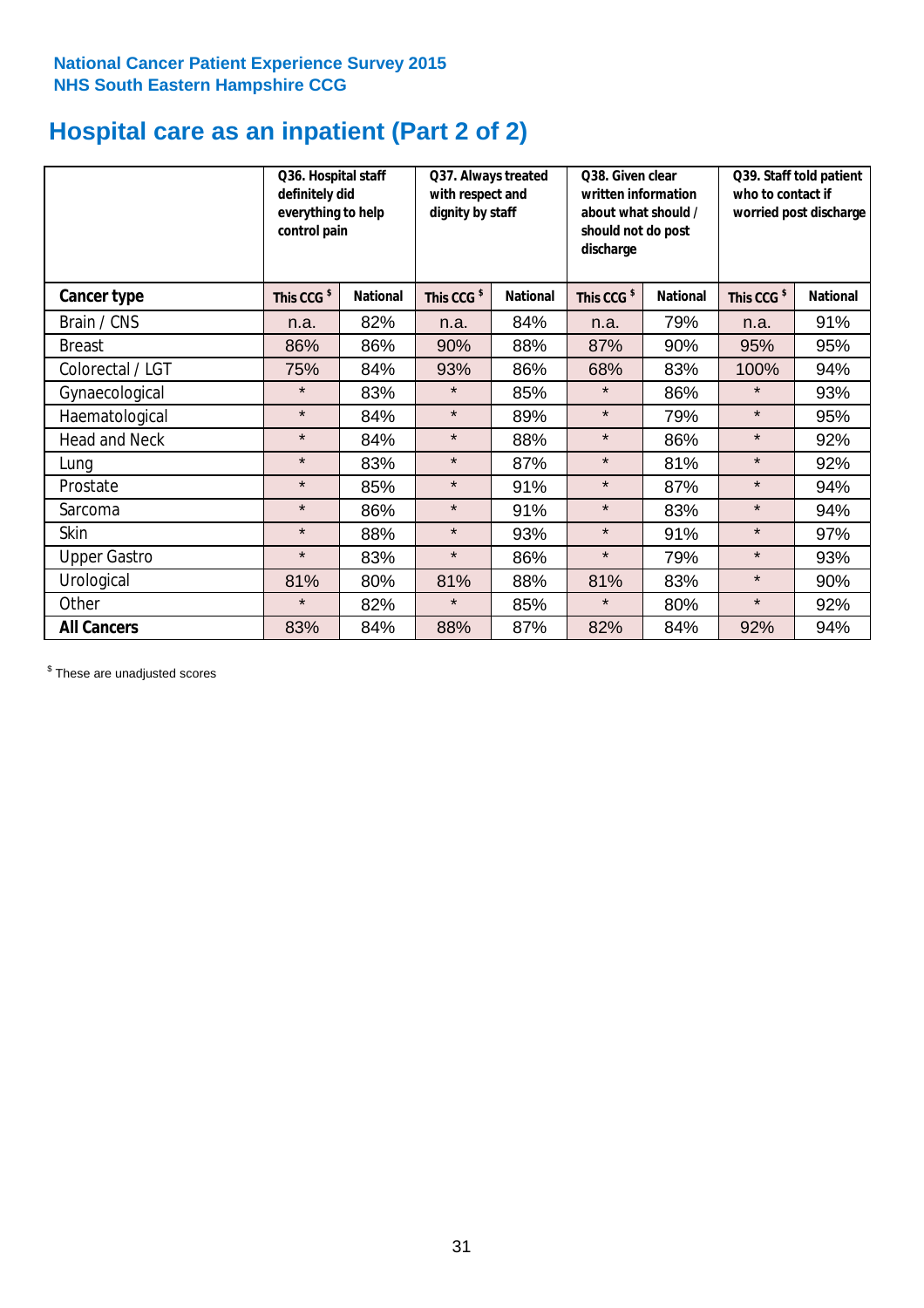# **Hospital care as a day patient / outpatient**

|                      | to discuss worries or<br>visit | Q41. Patient was able<br>042. Doctor had the<br>right notes and other<br>documentation with<br>fears with staff during<br>them |                        | Q44. Beforehand<br>patient had all<br>information needed<br>about radiotherapy<br>treatment |                        | Q45. Patient given<br>understandable<br>information about<br>whether radiotherapy<br>was working |                        |                 |
|----------------------|--------------------------------|--------------------------------------------------------------------------------------------------------------------------------|------------------------|---------------------------------------------------------------------------------------------|------------------------|--------------------------------------------------------------------------------------------------|------------------------|-----------------|
| Cancer type          | This CCG <sup>\$</sup>         | <b>National</b>                                                                                                                | This CCG <sup>\$</sup> | <b>National</b>                                                                             | This CCG <sup>\$</sup> | <b>National</b>                                                                                  | This CCG <sup>\$</sup> | <b>National</b> |
| Brain / CNS          | n.a.                           | 65%                                                                                                                            | n.a.                   | 94%                                                                                         | n.a.                   | 85%                                                                                              | n.a.                   | 52%             |
| <b>Breast</b>        | 74%                            | 70%                                                                                                                            | 97%                    | 95%                                                                                         | 91%                    | 87%                                                                                              | 63%                    | 60%             |
| Colorectal / LGT     | $\star$                        | 73%                                                                                                                            | 84%                    | 95%                                                                                         | $\star$                | 85%                                                                                              | $\star$                | 55%             |
| Gynaecological       | $\star$                        | 70%                                                                                                                            | $\star$                | 96%                                                                                         | $\star$                | 85%                                                                                              | $\star$                | 64%             |
| Haematological       | 63%                            | 74%                                                                                                                            | 100%                   | 97%                                                                                         | $\star$                | 82%                                                                                              | $\star$                | 64%             |
| <b>Head and Neck</b> | $\star$                        | 69%                                                                                                                            | $\star$                | 95%                                                                                         | $\star$                | 86%                                                                                              | $\star$                | 60%             |
| Lung                 | $\star$                        | 69%                                                                                                                            | $\star$                | 96%                                                                                         | $\star$                | 86%                                                                                              | $\star$                | 59%             |
| Prostate             | $\star$                        | 69%                                                                                                                            | $\star$                | 95%                                                                                         | $\star$                | 88%                                                                                              | $\star$                | 61%             |
| Sarcoma              | $\star$                        | 68%                                                                                                                            | $\star$                | 97%                                                                                         | $\star$                | 88%                                                                                              | $\star$                | 63%             |
| Skin                 | $\star$                        | 73%                                                                                                                            | $\star$                | 96%                                                                                         | n.a.                   | 81%                                                                                              | n.a.                   | 63%             |
| <b>Upper Gastro</b>  | $\star$                        | 68%                                                                                                                            | $\star$                | 95%                                                                                         | $\star$                | 85%                                                                                              | $\star$                | 57%             |
| Urological           | $\star$                        | 65%                                                                                                                            | 95%                    | 95%                                                                                         | $\star$                | 81%                                                                                              | $\star$                | 53%             |
| Other                | $\star$                        | 67%                                                                                                                            | $\star$                | 95%                                                                                         | $\star$                | 83%                                                                                              | $\star$                | 59%             |
| <b>All Cancers</b>   | 67%                            | 70%                                                                                                                            | 95%                    | 96%                                                                                         | 88%                    | 86%                                                                                              | 52%                    | 60%             |

|                      | O47. Beforehand<br>patient had all<br>information needed<br>about chemotherapy<br>treatment |                 | Q48. Patient given<br>understandable<br>information about<br>whether<br>chemotherapy was<br>working |                 |  |
|----------------------|---------------------------------------------------------------------------------------------|-----------------|-----------------------------------------------------------------------------------------------------|-----------------|--|
| <b>Cancer type</b>   | This CCG <sup>\$</sup>                                                                      | <b>National</b> | This CCG <sup>\$</sup>                                                                              | <b>National</b> |  |
| Brain / CNS          | n.a.                                                                                        | 82%             | n.a.                                                                                                | 57%             |  |
| <b>Breast</b>        | 78%                                                                                         | 83%             | 47%                                                                                                 | 62%             |  |
| Colorectal / LGT     | $\star$                                                                                     | 86%             | $\star$                                                                                             | 65%             |  |
| Gynaecological       | $\star$                                                                                     | 86%             | $\star$                                                                                             | 68%             |  |
| Haematological       | 93%                                                                                         | 85%             | 83%                                                                                                 | 75%             |  |
| <b>Head and Neck</b> | n.a.                                                                                        | 80%             | n.a.                                                                                                | 52%             |  |
| Lung                 | $\star$                                                                                     | 85%             | $\star$                                                                                             | 68%             |  |
| Prostate             | $\star$                                                                                     | 83%             | $\star$                                                                                             | 69%             |  |
| Sarcoma              | n.a.                                                                                        | 82%             | n.a.                                                                                                | 70%             |  |
| Skin                 | n.a.                                                                                        | 92%             | n.a.                                                                                                | 80%             |  |
| <b>Upper Gastro</b>  | $\star$                                                                                     | 83%             | $\star$                                                                                             | 64%             |  |
| Urological           | $\star$                                                                                     | 83%             | $\star$                                                                                             | 66%             |  |
| Other                | $\star$                                                                                     | 85%             | $\star$                                                                                             | 70%             |  |
| <b>All Cancers</b>   | 83%                                                                                         | 84%             | 61%                                                                                                 | 68%             |  |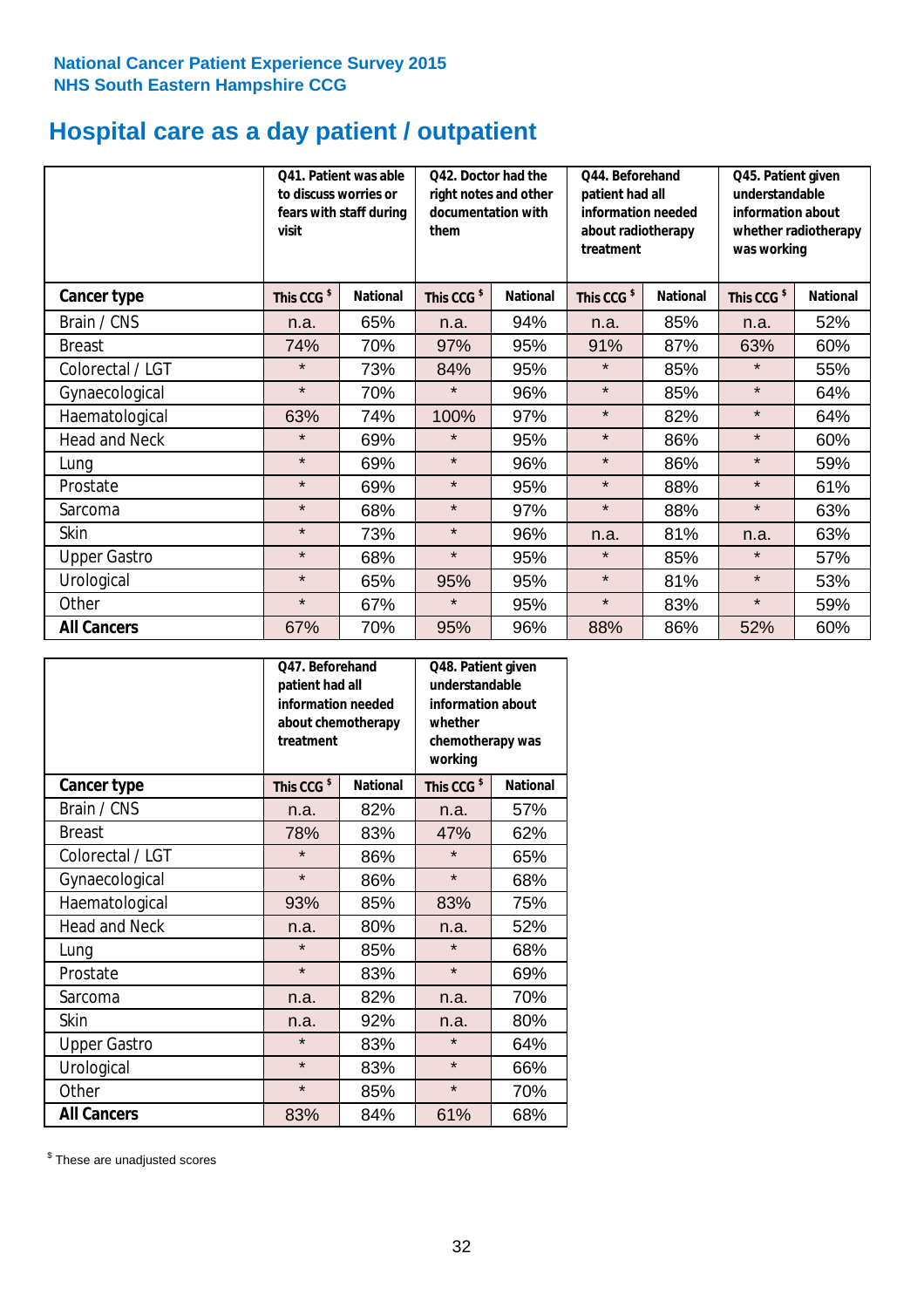# **Home care and support**

|                      |                        | Q49. Hospital staff<br>Q50. Patient definitely<br>gave family or<br>given enough support<br>from health or social<br>someone close all the<br>information needed to<br>services during<br>treatment<br>help with care at home |                        | Q51. Patient definitely<br>given enough support<br>from health or social<br>services after<br>treatment |                        |                 |
|----------------------|------------------------|-------------------------------------------------------------------------------------------------------------------------------------------------------------------------------------------------------------------------------|------------------------|---------------------------------------------------------------------------------------------------------|------------------------|-----------------|
| <b>Cancer type</b>   | This CCG <sup>\$</sup> | <b>National</b>                                                                                                                                                                                                               | This CCG <sup>\$</sup> | <b>National</b>                                                                                         | This CCG <sup>\$</sup> | <b>National</b> |
| Brain / CNS          | n.a.                   | 56%                                                                                                                                                                                                                           | n.a.                   | 44%                                                                                                     | n.a.                   | 44%             |
| <b>Breast</b>        | 59%                    | 57%                                                                                                                                                                                                                           | 44%                    | 54%                                                                                                     | $\star$                | 40%             |
| Colorectal / LGT     | 39%                    | 60%                                                                                                                                                                                                                           | 33%                    | 62%                                                                                                     | $\star$                | 52%             |
| Gynaecological       | $\star$                | 56%                                                                                                                                                                                                                           | $\star$                | 52%                                                                                                     | $\star$                | 42%             |
| Haematological       | 73%                    | 60%                                                                                                                                                                                                                           | $\star$                | 52%                                                                                                     | $\star$                | 43%             |
| <b>Head and Neck</b> | $\star$                | 59%                                                                                                                                                                                                                           | $\star$                | 53%                                                                                                     | $\star$                | 50%             |
| Lung                 | $\star$                | 57%                                                                                                                                                                                                                           | $\star$                | 52%                                                                                                     | $\star$                | 42%             |
| Prostate             | $\star$                | 55%                                                                                                                                                                                                                           | $\star$                | 47%                                                                                                     | $\star$                | 43%             |
| Sarcoma              | $\star$                | 59%                                                                                                                                                                                                                           | $\star$                | 58%                                                                                                     | $\star$                | 53%             |
| Skin                 | $\star$                | 67%                                                                                                                                                                                                                           | $\star$                | 58%                                                                                                     | n.a.                   | 61%             |
| <b>Upper Gastro</b>  | $\star$                | 59%                                                                                                                                                                                                                           | $\star$                | 54%                                                                                                     | n.a.                   | 45%             |
| Urological           | 54%                    | 55%                                                                                                                                                                                                                           | $\star$                | 47%                                                                                                     | $\star$                | 44%             |
| Other                | $\star$                | 54%                                                                                                                                                                                                                           | $\star$                | 55%                                                                                                     | $\star$                | 48%             |
| <b>All Cancers</b>   | 55%                    | 58%                                                                                                                                                                                                                           | 47%                    | 54%                                                                                                     | 42%                    | 45%             |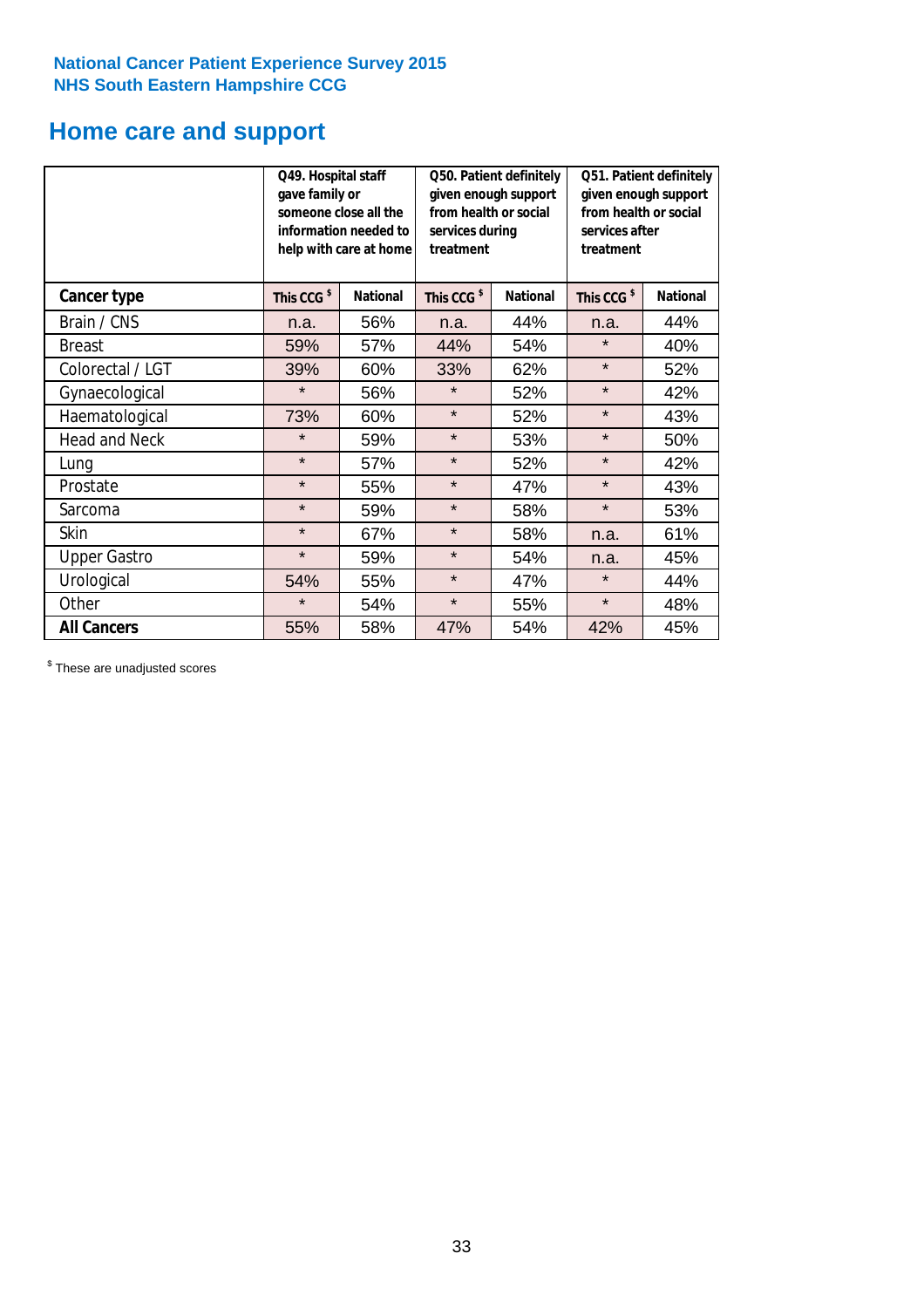# **Care from your general practice**

|                      | information about<br>treatment | Q52. GP given enough<br>patient's condition and | O53. Practice staff<br>definitely did<br>everything they could<br>to support patient |                 |  |
|----------------------|--------------------------------|-------------------------------------------------|--------------------------------------------------------------------------------------|-----------------|--|
| <b>Cancer type</b>   | This CCG <sup>\$</sup>         | <b>National</b>                                 | This CCG <sup>\$</sup>                                                               | <b>National</b> |  |
| Brain / CNS          | n.a.                           | 94%                                             | n.a.                                                                                 | 59%             |  |
| <b>Breast</b>        | 95%                            | 96%                                             | 79%                                                                                  | 63%             |  |
| Colorectal / LGT     | 79%                            | 95%                                             | 52%                                                                                  | 63%             |  |
| Gynaecological       | $\star$                        | 95%                                             | $\star$                                                                              | 59%             |  |
| Haematological       | 100%                           | 96%                                             | 70%                                                                                  | 61%             |  |
| <b>Head and Neck</b> | $\star$                        | 93%                                             | $\star$                                                                              | 60%             |  |
| Lung                 | $\star$                        | 95%                                             | $\star$                                                                              | 62%             |  |
| Prostate             | $\star$                        | 95%                                             | $\star$                                                                              | 67%             |  |
| Sarcoma              | $\star$                        | 97%                                             | $\star$                                                                              | 65%             |  |
| Skin                 | $\star$                        | 97%                                             | $\star$                                                                              | 71%             |  |
| <b>Upper Gastro</b>  | $\star$                        | 94%                                             | $\star$                                                                              | 62%             |  |
| Urological           | 100%                           | 95%                                             | $\star$                                                                              | 64%             |  |
| Other                | $\star$                        | 95%                                             | $\star$                                                                              | 61%             |  |
| <b>All Cancers</b>   | 94%                            | 95%                                             | 67%                                                                                  | 63%             |  |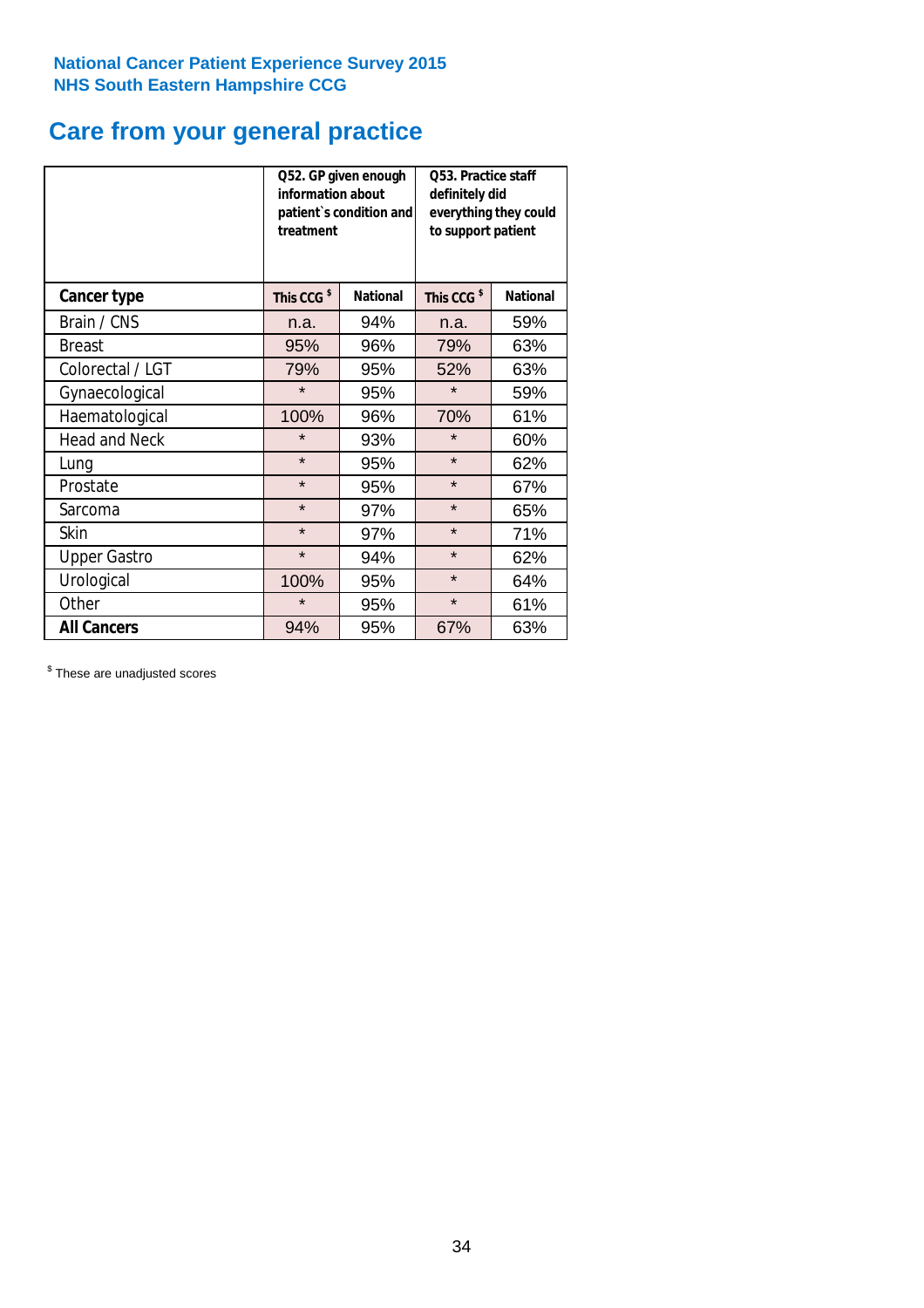# **Your overall NHS care**

|                     | Q54. Hospital and<br>community staff<br>always worked well<br>together |                 | Q55. Patient given a<br>care plan |                 | Q56. Overall the<br>administration of the<br>care was very good /<br>qood |                 | Q57. Length of time for<br>attending clinics and<br>appointments was<br>right |                 |
|---------------------|------------------------------------------------------------------------|-----------------|-----------------------------------|-----------------|---------------------------------------------------------------------------|-----------------|-------------------------------------------------------------------------------|-----------------|
| Cancer type         | This CCG <sup>\$</sup>                                                 | <b>National</b> | This CCG <sup>\$</sup>            | <b>National</b> | This CCG <sup>\$</sup>                                                    | <b>National</b> | This CCG <sup>\$</sup>                                                        | <b>National</b> |
| Brain / CNS         | n.a.                                                                   | 45%             | n.a.                              | 29%             | n.a.                                                                      | 84%             | n.a.                                                                          | 60%             |
| <b>Breast</b>       | 54%                                                                    | 60%             | 24%                               | 35%             | 91%                                                                       | 90%             | 63%                                                                           | 64%             |
| Colorectal / LGT    | 59%                                                                    | 60%             | 28%                               | 36%             | 73%                                                                       | 88%             | 58%                                                                           | 68%             |
| Gynaecological      | $\star$                                                                | 58%             | $\star$                           | 29%             | 71%                                                                       | 89%             | $\star$                                                                       | 66%             |
| Haematological      | 63%                                                                    | 63%             | 29%                               | 33%             | 92%                                                                       | 92%             | 78%                                                                           | 62%             |
| Head and Neck       | $\star$                                                                | 58%             | $\star$                           | 34%             | $\star$                                                                   | 89%             | $\star$                                                                       | 65%             |
| Lung                | $\star$                                                                | 63%             | $\star$                           | 32%             | $\star$                                                                   | 89%             | $\star$                                                                       | 70%             |
| Prostate            | $\star$                                                                | 63%             | $\star$                           | 36%             | $\star$                                                                   | 87%             | $\star$                                                                       | 71%             |
| Sarcoma             | $\star$                                                                | 60%             | $\star$                           | 31%             | $\star$                                                                   | 90%             | $\star$                                                                       | 63%             |
| Skin                | $\star$                                                                | 69%             | $\star$                           | 39%             | $\star$                                                                   | 89%             | $\star$                                                                       | 73%             |
| <b>Upper Gastro</b> | $\star$                                                                | 58%             | $\star$                           | 36%             | $\star$                                                                   | 88%             | $\star$                                                                       | 66%             |
| Urological          | 68%                                                                    | 62%             | $\star$                           | 26%             | 81%                                                                       | 84%             | 70%                                                                           | 73%             |
| Other               | $\star$                                                                | 56%             | $\star$                           | 29%             | $\star$                                                                   | 87%             | $\star$                                                                       | 61%             |
| <b>All Cancers</b>  | 60%                                                                    | 61%             | 25%                               | 33%             | 85%                                                                       | 89%             | 66%                                                                           | 66%             |

|                      | Q58. Taking part in<br>cancer research | discussed with patient | Q59. Patient's average<br>rating of care scored<br>from very poor to very<br>good |                 |  |
|----------------------|----------------------------------------|------------------------|-----------------------------------------------------------------------------------|-----------------|--|
| <b>Cancer type</b>   | This CCG <sup>\$</sup>                 | <b>National</b>        | This CCG <sup>\$</sup>                                                            | <b>National</b> |  |
| Brain / CNS          | n.a.                                   | 32%                    | n.a.                                                                              | 8.5             |  |
| <b>Breast</b>        | 12%                                    | 28%                    | 8.7                                                                               | 8.8             |  |
| Colorectal / LGT     | 33%                                    | 22%                    | 8.6                                                                               | 8.7             |  |
| Gynaecological       | $\star$                                | 27%                    | $\star$                                                                           | 8.7             |  |
| Haematological       | 35%                                    | 36%                    | 9.0                                                                               | 8.8             |  |
| <b>Head and Neck</b> | $\star$                                | 21%                    | $\star$                                                                           | 8.6             |  |
| Lung                 | $\star$                                | 34%                    | $\star$                                                                           | 8.6             |  |
| Prostate             | $\star$                                | 35%                    | $\star$                                                                           | 8.6             |  |
| Sarcoma              | $\star$                                | 29%                    | $\star$                                                                           | 8.7             |  |
| Skin                 | $\star$                                | 17%                    | $\star$                                                                           | 8.9             |  |
| <b>Upper Gastro</b>  | $\star$                                | 30%                    | $\star$                                                                           | 8.6             |  |
| Urological           | 12%                                    | 14%                    | 8.5                                                                               | 8.5             |  |
| Other                | $\star$                                | 31%                    | $\star$                                                                           | 8.6             |  |
| <b>All Cancers</b>   | 23%                                    | 28%                    | 8.6                                                                               | 8.7             |  |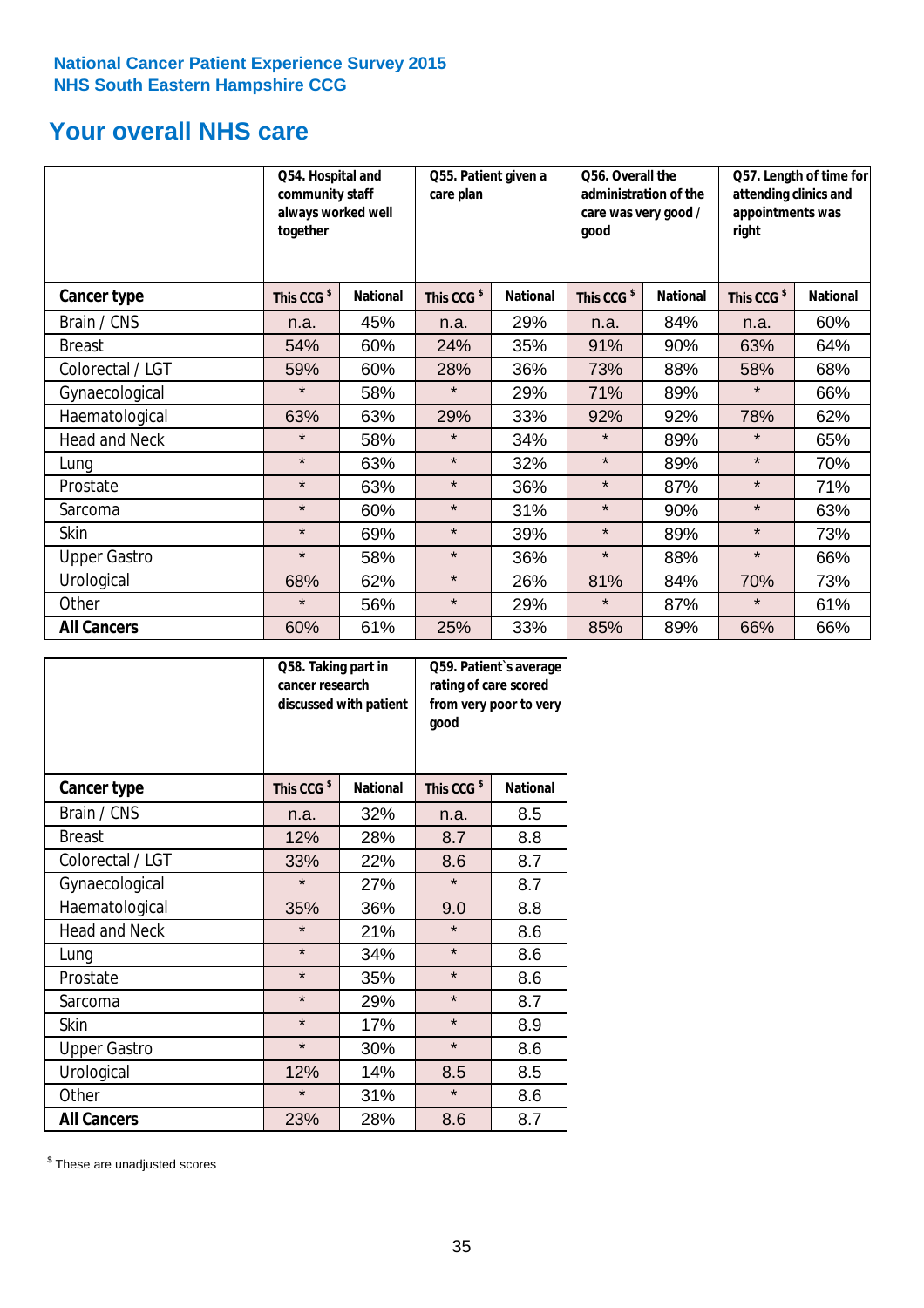# **Annex**

# **Methodology**

The sample for the survey included all adult (aged 16 and over) NHS patients, with a confirmed primary diagnosis of cancer, discharged from an NHS Trust after an inpatient episode or day case attendance for cancer related treatment in the months of April, May and June 2015.

The patients included in the sample had relevant cancer ICD10 codes (C00-99 excluding C44 and C84, and D05) in the first diagnosis field of their patient records, applied to their patient files by the relevant NHS Trust, and were alive at the point at which fieldwork commenced. Deceased checks were undertaken on up to three occasions during fieldwork, to ensure that questionnaires were not sent to patients who had died since their treatment.

Trust samples were checked rigorously for duplicates and patient lists were also de-duplicated nationally to ensure that patients did not receive multiple copies of questionnaires.

The fieldwork for the survey was undertaken between October 2015 and March 2016.

For the first time, the survey used a mixed mode methodology. Questionnaires were sent by post with two reminders where necesssary, but also included an option to complete online. A Freephone helpline was available for respondents to ask questions about the survey, to enable them to complete their questionnaires over the phone, and to provide access to a translation and interpreting facility for those whose first language was not English.

The Health Research Authority supported the survey by granting Section 251 approval.

### **Further information**

Further information on survey methodology, as well as all of the national and local reports and data, is available at www.ncpes.co.uk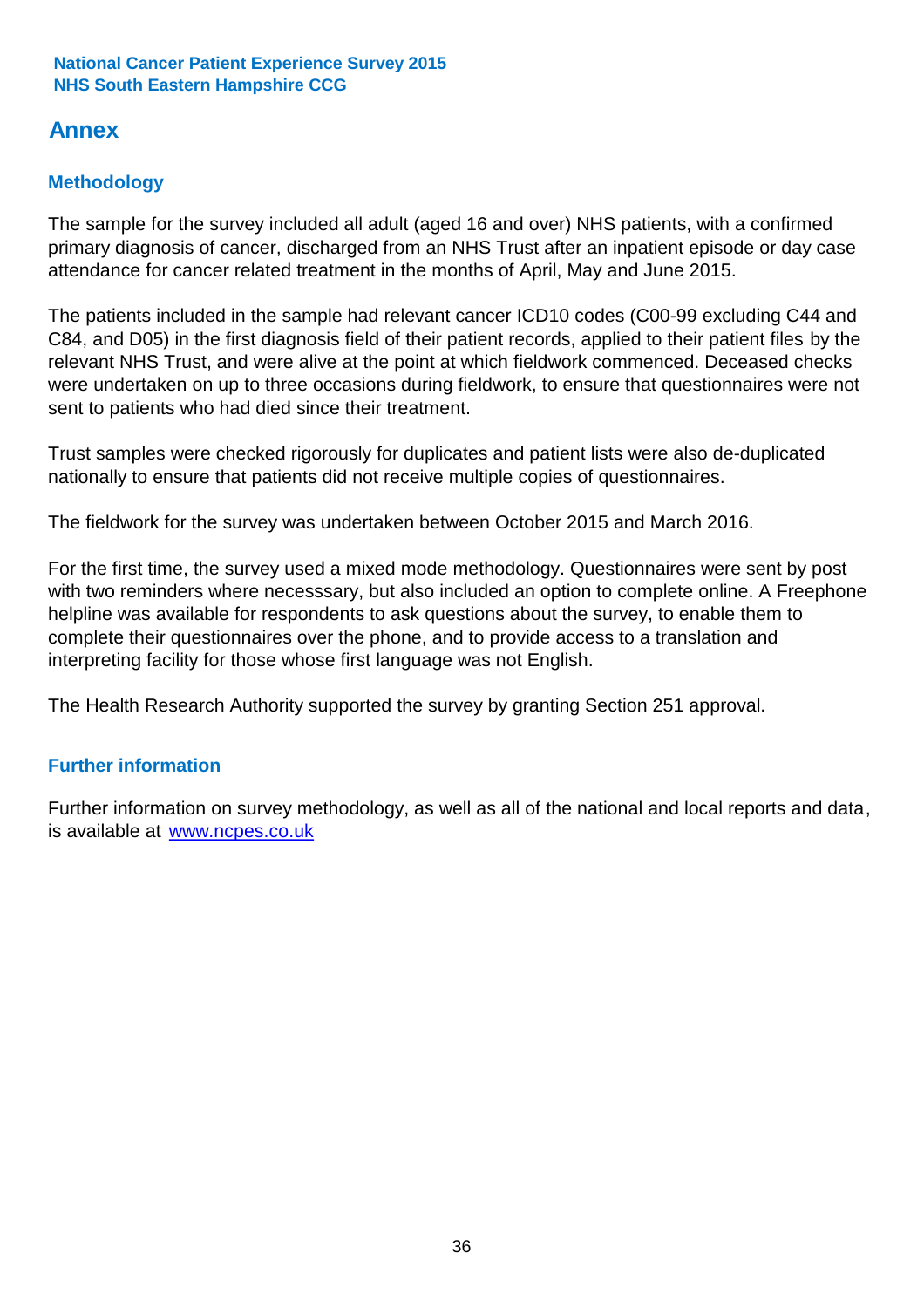### **Redevelopment of the 2015 survey**

A number of significant changes have been made to the National Cancer Patient Experience Survey in 2015:

- the length of the questionnaire has been reduced
- response options have been reviewed and changed to make them consistent throughout the survey
- some of the questions and / or answer options have been changed so that they are now in line with questions in other patient surveys (e.g. the Care Quality Commission national patient surveys), to improve comparability between them
- the topic areas within the questionnaire have been redesigned to capture the whole patient journey.

There are 50 questions in the questionnaire that relate directly to patient experience. Of these, 14 remain unchanged from previous years; and a further 21 have been slightly amended. We draw caution in directly comparing data from the 2015 survey to the findings of the previous CPES surveys, even for identical questions. Changes in the structure of the survey instrument (questionnaire) and also the administration of the survey (calendar period and length of time from sampling to field work start and completion) may influence nationwide averages, although these features will not greatly impact on relative comparisons (e.g. between patient groups or hospitals).

The other 15 questions are either new or substantially changed from previous years.

It is expected that there will be few, if any changes, to the questionnaire going forward so we will be able to compare the results year on year. Where changes are necessary they are expected to be for methodological reasons or to improve question reliability.

Another significant change in 2015 is that an online version of the questionnaire has been developed. The online version was developed to make the questionnaire more accessible for respondents. This may have an impact on the demographic characteristics of the respondents. This may be an improvement if previously underrepresented groups have responded. However, changes to the demographics of respondents may have implications on the overall results - and again, leads us to draw caution in directly comparing results with previous years.

### **Official Statistics**

The 2015 survey data has been published for the first time as Official Statistics. The 2015 survey data has been produced and published in line with the Code of Practice for Official Statistics.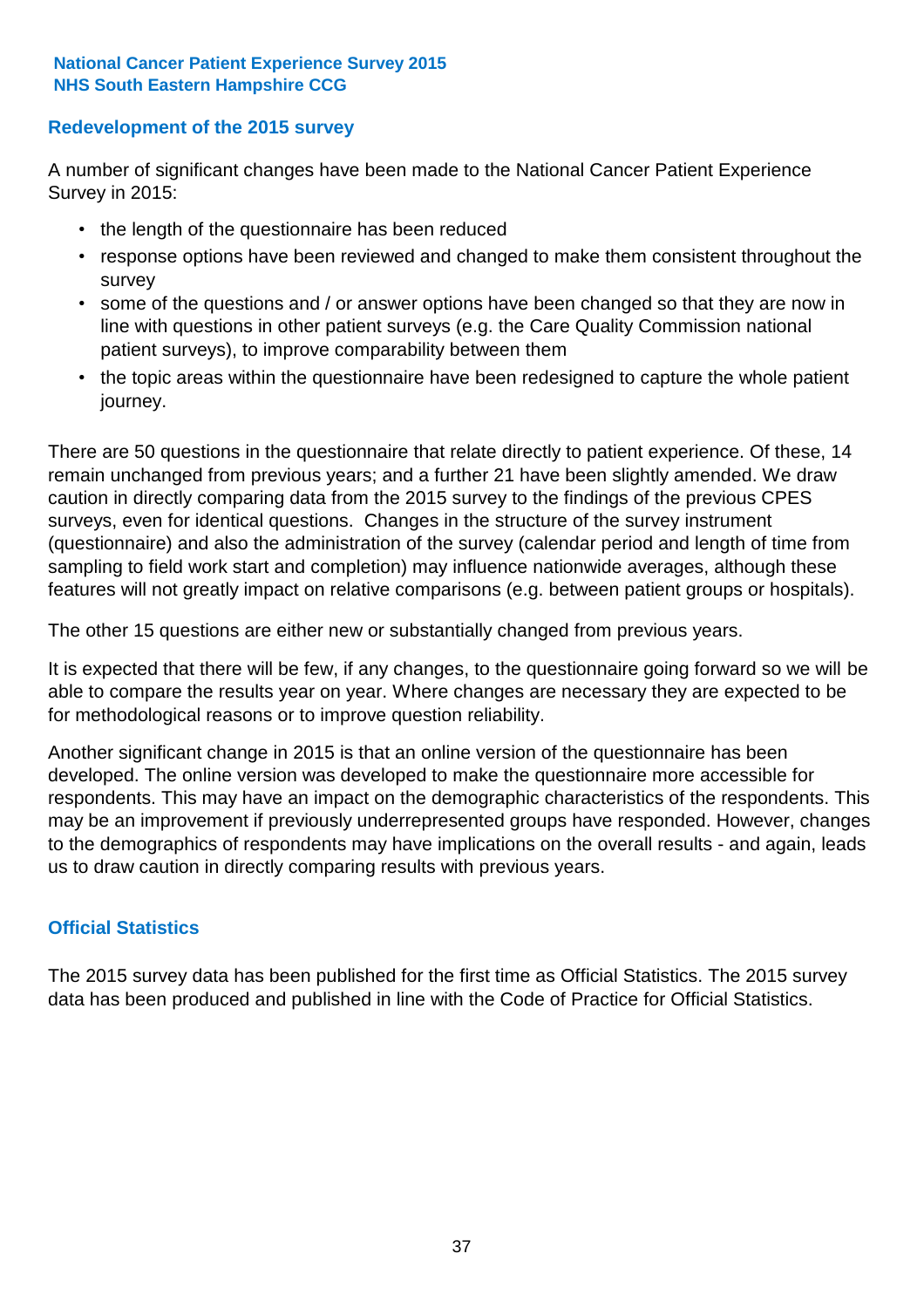### **Scoring methodologies**

49 of the 50 questions relating directly to patient experience have been summarised as the score of the percentage of patients who reported a positive experience. For example:

- question 6 asks: "Overall, how did you feel about the length of time you had to wait for your test to be done?". Responses have been recorded as positive only for those patients who selected the first option ("It was about right")
- question 11 asks: "When you were told you had cancer, were you given written information about the type of cancer you had?". Responses have been recorded as positive only for those patients who selected the first option ("Yes, and it was easy to understand").

Where options do not provide any information on positive/negative patient experience (e.g. "Don't know / can't remember"), they are excluded from the score.

The other question (question 59) asks respondents to rate their overall care on a scale of 0 to 10. Scores have been given as an average on this scale.

A copy of the 2015 questionnaire, marked up with all of these scoring conventions, is available at www.ncpes.co.uk

Further details on the scoring methodology can be found in the technical document for the survey, available at <u>www.ncpes.co.uk</u>

#### **Case-mix adjustment**

For the first time in 2015, case-mix adjusted findings are being presented alongside unadjusted results for CCGs. Case-mix adjustment allows us to account for the impact that differing patient populations might have on results. By using the case-mix adjusted estimates we can obtain a greater understanding of how a CCG is performing given their patient population.

The factors taken into account in this case-mix adjustment are gender, age, ethnic group, deprivation, and tumour group.

For further details on case-mix adjustment, please refer to the technical document for the survey, available at www.ncpes.co.uk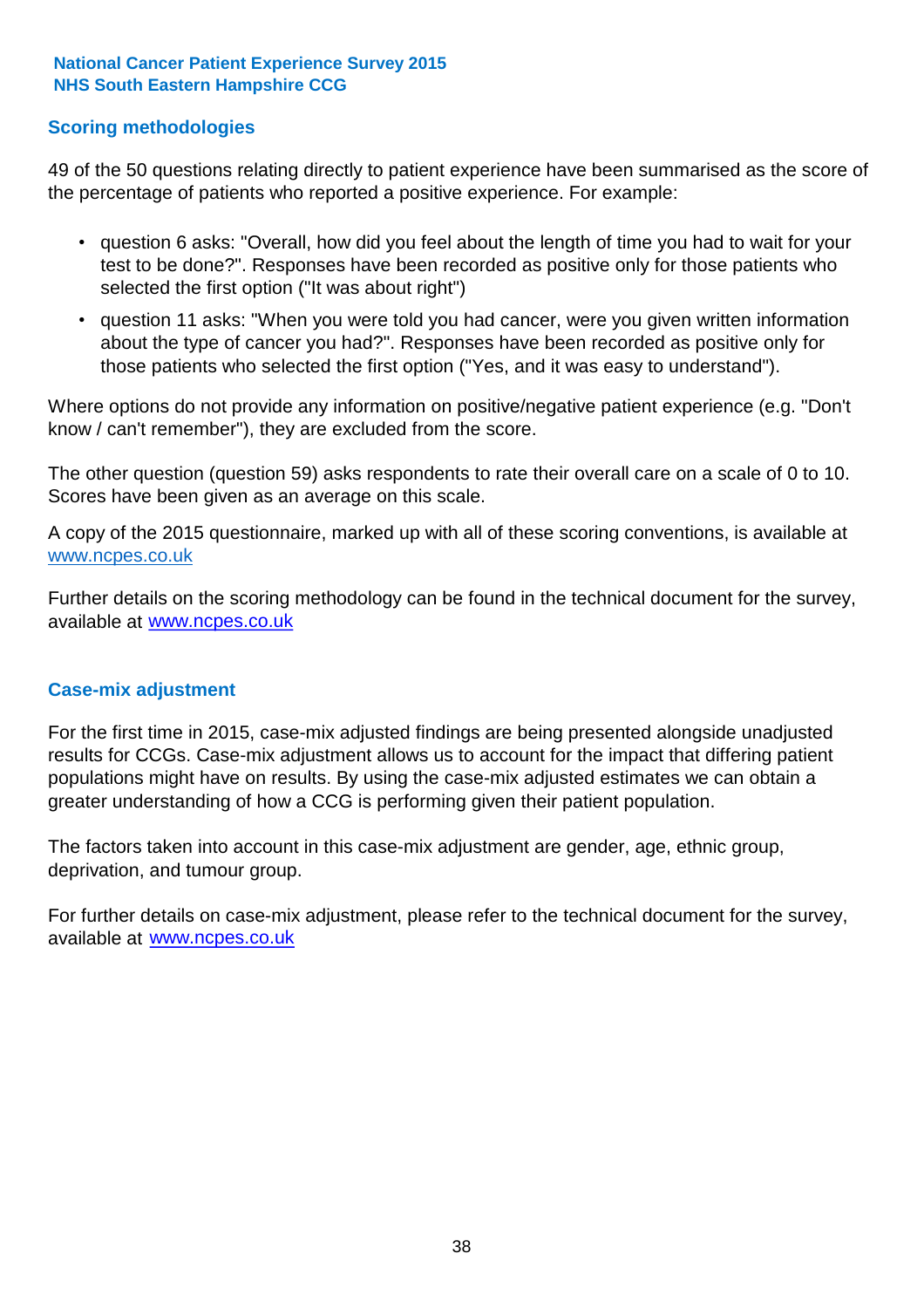### **Response Rates**

|                 | Sample<br><b>Size</b> | <b>Excluded</b> | Adjusted<br><b>Sample</b> | <b>Not</b><br><b>Returned Refused</b> | Blank / | Completed | Response<br>Rate |
|-----------------|-----------------------|-----------------|---------------------------|---------------------------------------|---------|-----------|------------------|
| <b>National</b> | 116,991               | 8.719           | 108,272                   | 33,168                                | 3.918   | 71,186    | 66%              |
| <b>10V</b>      | 374l                  | 23              | 351                       | 78                                    |         | 266       | 76%              |

#### **Respondents by tumour group**

The tables below show the numbers of patients from each tumour group and the age and gender distribution of these patients.

| <b>Tumour Group</b>  | Number of<br>respondents* |
|----------------------|---------------------------|
| Brain / CNS          | 1                         |
| <b>Breast</b>        | 72                        |
| Gynaecological       | 22                        |
| Colorectal / LGT     | 32                        |
| Lung                 | 19                        |
| <b>Skin</b>          | 7                         |
| Haematological       | 39                        |
| <b>Upper Gastro</b>  | 16                        |
| Other                | 9                         |
| Urological           | 27                        |
| Prostate             | 14                        |
| Sarcoma              | 1                         |
| <b>Head and Neck</b> | 7                         |

*\* These figures may not match the numerator for all questions in the 'Comparisons by tumour group' section of this report, because not all questions were answered by all respondents.*

### **Respondents by age and gender**

The questionnaire asked respondents to give their year of birth. This information has been amalgamated into 8 age bands. The age and gender distribution for the CCG was as follows:

|             | 16-24 | 25-34 | 35-44 | 45-54 | 55-64 | 65-74 | 75-84 | $85+$ | <b>Total</b> |
|-------------|-------|-------|-------|-------|-------|-------|-------|-------|--------------|
| <b>Male</b> |       |       | ⌒     |       | 23    | 34    | 32    |       | 106          |
| Female      | ◠     |       |       | 26    | 39    | 49    | ົ     |       | 160          |
| Total       |       |       | 10    | 33    | 62    | 83    | 59    | 14    | 266          |